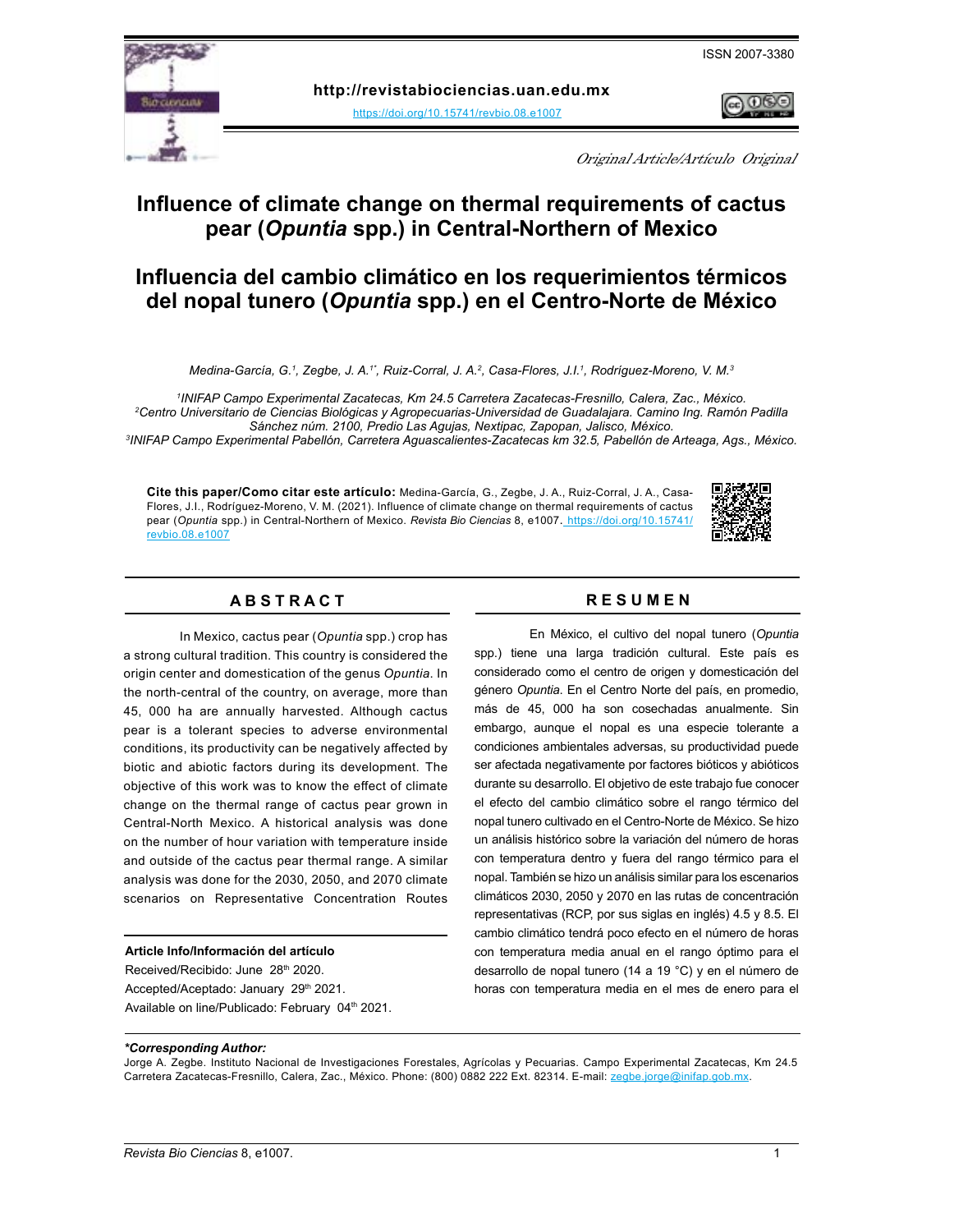

(RCP, for its acronym in English) 4.5 and 8.5. Climate change will have little effect on the number of hours with average annual temperature in the optimal range for cactus pear development (14 to 19 ° C) and on the number of hours with an average temperature in January for the optimal range (10 a 14 °C). In the first case, the cultivated area with that temperature (14 a 19 °C) would decrease only by 4 % and 15.4 % for 2070 under RCP 4.5 and 8.5 scenarios, respectively. In the second one, the cultivated area with that optimum temperature (10 a 14 °C) would increase by 9.9 % and 13.2 % for 2070 under RCP 4.5 and 8.5 scenarios, respectively.

# **K E Y W O R D S**

*Opuntia* spp., global warming, RCP, hourly temperature.

## **Introduction**

Cactus pear (*Opuntia* spp.) is a xerophyte plant cultivated in marginal arid and semi-arid regions of Mexico and similar agro-ecosystems around the world. This plant has several uses such as a vegetable and fruit for human consumption, cattle feed in drought times, industrial uses, as well as to minimize soil erosion (Varela-Gámez *et al.,* 2014, Inglese *et al.,* 2017).

Mexico is the main producer of fruit, harvesting approximately 43 % of the annual world production estimated at 1,060,000 t in an area of 100,000 ha (Potgieter & D'Aquino, 2017). Planted surface in Mexico with cactus pear in 2019 was 45, 746 ha under rainfed agriculture, mainly in the states of Mexico 35.4 %, Zacatecas 24.7 %, Puebla 12. 2%, Hidalgo 9.6 %, San Luis Potosí 6.4 %, Jalisco 4.5 %, Guanajuato 3.9 %, Tamaulipas 1.4 %, and Querétaro 1.2 % (SIAP, 2020). These states are located in the north-central region of the country, known as the Mexican Altiplano.

*Opuntia* species have developed anatomical, morphological and physiological adaptations to survive and grow in arid environments with severe water stress that limits the survival of other plant species (Prat & Franck, 2017). Cactus pear is a plant with crassulacean acid metabolism (CAM), which is characterized by nocturnal carbon fixation and water use when the rango óptimo (10 a 14 °C). En el primer caso, la superficie cultivada con esa temperatura óptima sólo disminuiría 4 % y 15.4 % para el año 2070 bajo los escenarios RCP 4.5 y RCP 8.5, respectivamente. En el segundo caso, la superficie de los municipios con esa temperatura óptima aumentaría 9.9 % y 13.2 % para el año 2070 bajo los escenarios RCP 4.5 y RCP 8.5, respectivamente.

# **P A L A B R A S C L A V E**

*Opuntia* spp*.,* calentamiento global, RCP, temperatura horaria.

# **Introducción**

El nopal tunero (*Opuntia* spp.) es una planta xerófita cultivada en regiones áridas y semiáridas marginales de México y en agro-ecosistemas similares del mundo. Esta planta tiene diferentes usos tanto como consumo humano, como hortaliza y fruta, como alimento para ganado en épocas de sequía, usos industriales, así como para minimizar la erosión del suelo (Varela-Gámez *et al*., 2014, Inglese *et al*., 2017).

México es el principal productor de tuna, cosechando aproximadamente el 43 % de la producción mundial anual estimada en 1,060,000 t en una superficie de 100,000 ha (Potgieter & D'Aquino, 2017). La superficie plantada en México con nopal tunero en 2019 fue de 45, 746 ha bajo condiciones de temporal, principalmente en los estados de México 35.4 %, Zacatecas 24.7 %, Puebla 12.2 %, Hidalgo 9.6 %, San Luis Potosí 6.4 %, Jalisco 4.5 %, Guanajuato 3.9 %, Tamaulipas 1.4 %, y Querétaro 1.2 % (SIAP, 2020). Estos estados se encuentran en la región Centro Norte del país, conocida como Altiplano Mexicano.

Las especies de *Opuntia*, han desarrollado adaptaciones anatómicas, morfológicas y fisiológicas para sobrevivir y crecer en ambientes áridos con severo estrés hídrico que limita la sobrevivencia de otras especies vegetales (Prat & Franck, 2017). El nopal es una planta con metabolismo del ácido crasuláceo (CAM, por sus siglas en inglés), el cual está caracterizado por la fijación nocturna de carbono y uso del agua, cuando la temperatura es más baja y la humedad relativa es generalmente más alta que la diurna (Cushman & Bohert, 1999; Nobel & Bobich, 2002). Así, durante el curso diurno, el uso del agua vía transpiración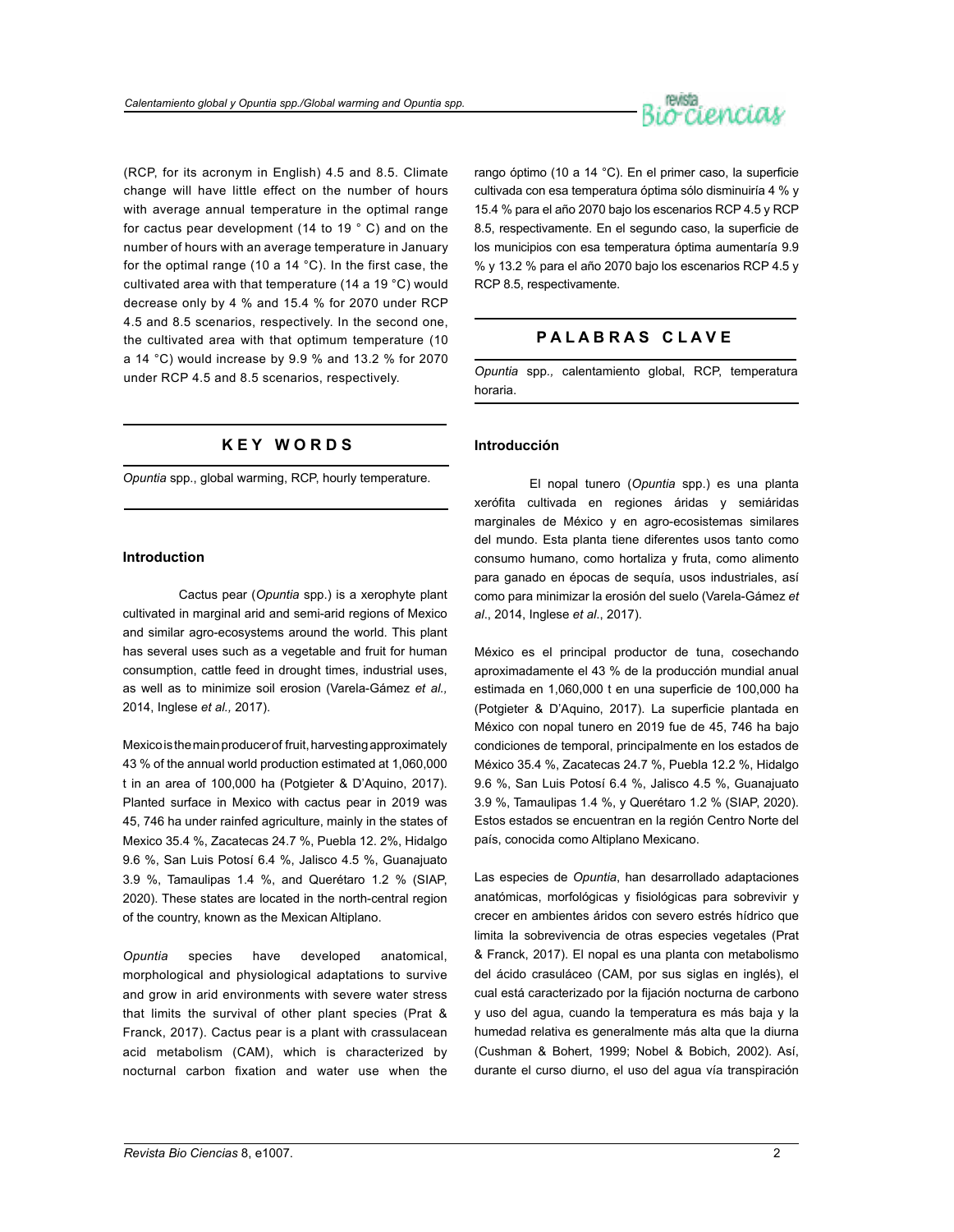

temperature is lower and relative humidity is generally higher than during the day (Cushman & Bohert, 1999; Nobel & Bobich, 2002). Thus, during the daytime, water use via transpiration in CAM plants is three to five times lower than  $\textsf{C}_\textsf{4}$  and  $\textsf{C}_\textsf{3}$  plants, respectively (Nobel, 1988).

In concordance with several authors, Ruiz *et al.* (2013) point out that *Opuntia* genus is found from sea level to an altitude of 4,700 m, although the optimal altitude is 1,700 to 2,300 masl. The thermal range for this species is 6 to 36 °C, with an optimum between 15 and 19 °C. *Opuntia* can endure temperatures of up to 65 °C for one hour. Meanwhile, this species dies with temperatures of -5 to -8 °C. Besides, it requires rainfall between 200 to 750 mm per year, although the optimum is 350 to 700 mm. In fact, in the native area of cactus pear in the central highlands of Mexico (altitude between 1,800 and 2,200 masl), rainfall is less than 500 mm, the average annual temperature varies between 16 and 18 °C, and the maximum daytime temperature in the hottest month does not exceed 35 °C (Pimienta-Barrios, 1990).

Although physiological and morphological adaptations together make cactus pear successful in dry environments, and it could face climate change, it is imperative to study the effect that global warming could or could not have on the cactus pear crops (Kumar *et al.,* 2018).

However, although cactus pear is a species that has a broad range of adaptation (Ruiz *et al.,* 2013), its productivity can be variable due to both biotic and abiotic factors that occur during crop development. Extreme temperatures and water availability are two of the abiotic stress factors that limit crop growth and development (Medina-García *et al.,* 2016).

Mexican agricultural areas temperature has significantly increased since the 1990s (Ruiz *et al.,* 2011; Medina-García *et al.,* 2016). This temperature increase brings with it modifications in agro-climatic variables such as the accumulation of heat and cold winter units that limit the productivity of mainly deciduous fruit trees (Medina-García *et al.,* 2019a).

With climate change, it is expected that by 2050 the average temperature of the earth will have increased by 2 to 5°C or more, according to the Intergovernmental Panel on Climate Change (IPCC, 2014). Currently, climate change is one of the main circumstances facing en las plantas CAM es de tres a cinco veces menor que plantas C $_4$  y una C $_3$ , respectivamente (Nobel, 1988).

De acuerdo a diferentes autores citados por Ruiz *et al.* (2013), al género *Opuntia* se le encuentra desde el nivel del mar hasta una altitud de 4,700 m, aunque la altitud óptima es de 1,700 a 2,300 masl. El rango térmico para esta especie es de 6 a 36 °C, con un óptimo entre 15 y 19 °C. El nopal puede soportar temperaturas hasta de 65 °C por una hora. En tanto, esta especie muere con temperaturas de -5 a -8 °C. Requiere precipitaciones entre 200 a 750 mm anuales, aunque el óptimo es de 350 a 700 mm. De hecho, en el área nativa del nopal en la altiplanicie central de México (altitud entre 1,800 y 2,200 masl, la lluvia es menor a 500 mm, la temperatura media anual varía entre 16 y 18 °C, y la temperatura máxima durante el día en el mes más caliente no excede 35 °C (Pimienta-Barrios, 1990).

Si bien, las adaptaciones fisiológicas y morfológicas en conjunto hacen que el nopal sea exitoso en los ambientes secos, y que podría afrontar al cambio climático, es imperativo estudiar el efecto que el calentamiento global podría o no tener en el cultivo de nopal tunero (Kumar *et al*., 2018).

Sin embargo, aunque el nopal es una especie que tiene un amplio rango de adaptación (Ruiz *et al*., 2013), su productividad puede ser variable debido tanto a factores bióticos como abióticos que se presentan durante el desarrollo del cultivo. Temperaturas extremas y la disponibilidad de agua son dos de los factores de estrés abiótico que limitan el crecimiento y desarrollo de los cultivos (Medina-García *et al*., 2016).

La temperatura de las áreas agrícolas de México se ha incrementado de manera perceptible desde la década de los años noventa del siglo pasado (Ruiz *et al*., 2011; Medina-García *et al*., 2016), este incremento de la temperatura trae consigo modificaciones en variables agroclimáticas como puede ser la acumulación unidades calor y de frío invernal que limitan la productividad principalmente de árboles frutales caducifolios (Medina-García *et al*., 2019a).

Con el cambio climático se espera que para el año 2050 la temperatura promedio de la tierra se haya incrementado entre 2 y 5 °C, o más, de acuerdo al Panel Intergubernamental de Cambio Climático (IPCC, 2014). Actualmente, el cambio climático representa una de las principales circunstancias que enfrenta la agricultura,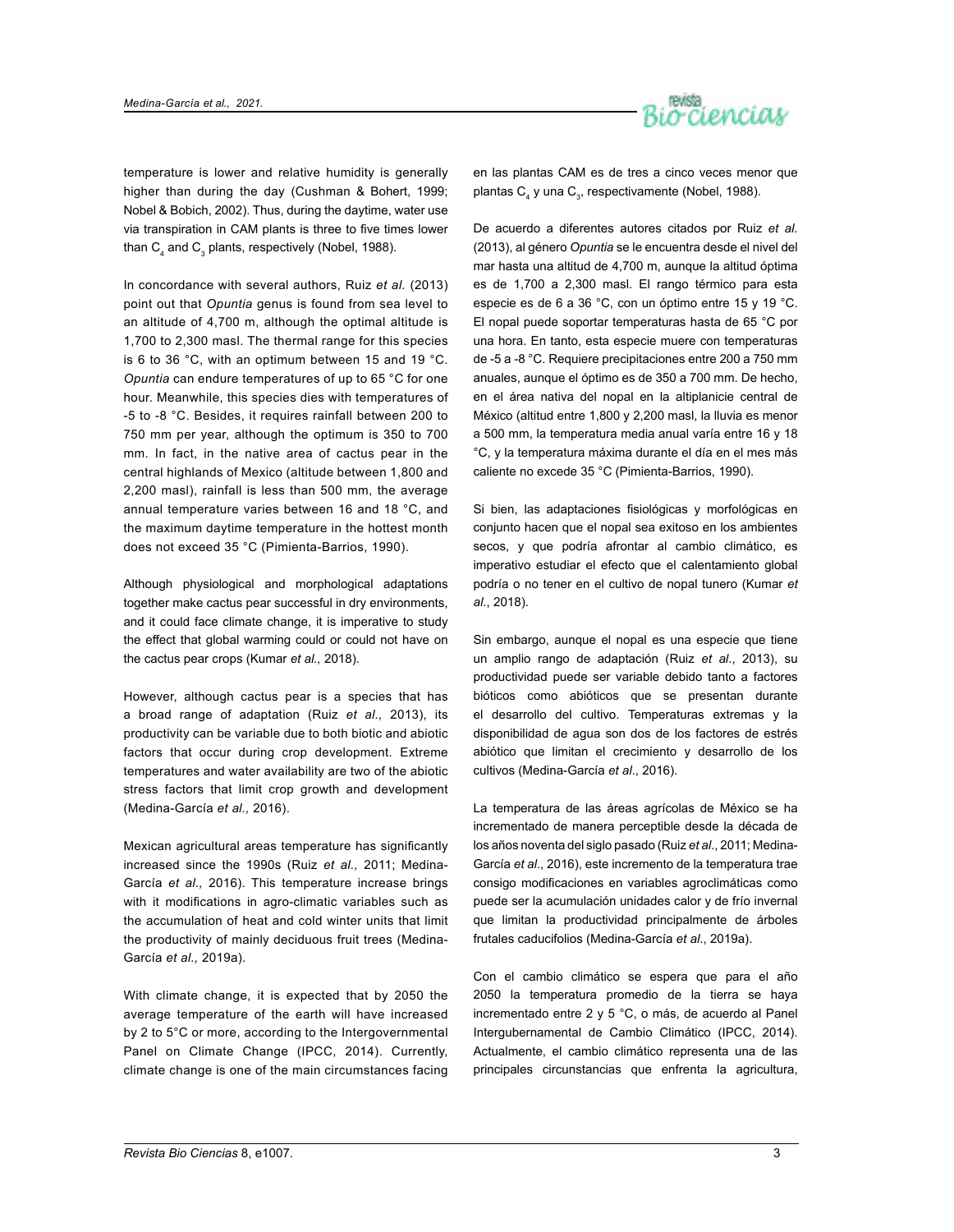

agriculture, due to the changes it causes in weather patterns and therefore in the agro-climatology related to the management of agricultural activities. Therefore, it is important to know the climatic conditions of the cactus pear development and its possible influence on its production potential.

This work aims to know the effect of climate change on the thermal range of the cactus pear cultivated in the northcentral region of Mexico.

# **Material and Methods**

The study area included the main cactus pearproducing states in north-central Mexico: Zacatecas, San Luis Potosí, Aguascalientes, State of Mexico, Puebla, Hidalgo, Guanajuato and Jalisco (Figure 1). Daily maximum and minimum temperature data of the National Meteorological Service climate stations were used. A total of 244 stations with more than 30 years and more than 90 % of data were selected.

With the daily maximum and minimum temperature data, hourly data (Snyder, 1985) was generated from the entire historical data series of the stations. To validate the data estimation, daily maximum and minimum temperature data from an automatic weather station were used and

debido a las alteraciones que causa en los patrones climáticos y por tanto en la agroclimatología relacionada con el manejo de las actividades agrícolas. Por lo cual es importante conocer las condiciones climáticas de desarrollo del nopal tunero y su posible influencia en su potencial de producción.

El objetivo de este trabajo fue conocer el efecto del cambio climático, sobre el rango térmico del nopal tunero cultivado en el Centro-Norte de México

# **Material y Métodos**

El área de estudio comprendió los principales estados productores de nopal tunero del centro norte de México: Zacatecas, San Luis Potosí, Aguascalientes, Estado de México, Puebla, Hidalgo, Guanajuato y Jalisco (Figura 1). Se utilizaron datos diarios de temperatura máxima y temperatura mínima de las estaciones de clima del Servicio Meteorológico Nacional. Se seleccionaron 244 estaciones con más de 30 años y más de 90 % de datos.

Con los datos diarios de temperatura máxima y mínima, se generaron datos horarios (Snyder, 1985) de toda la serie histórica de datos de las estaciones. Para validar la estimación de los datos, se utilizaron datos diarios de temperatura máxima y mínima de una estación de clima



**Figure 1. Main cactus pear fruit-producing states and municipalities in Mexico. Figura 1. Principales estados y municipios productores de tuna en México.**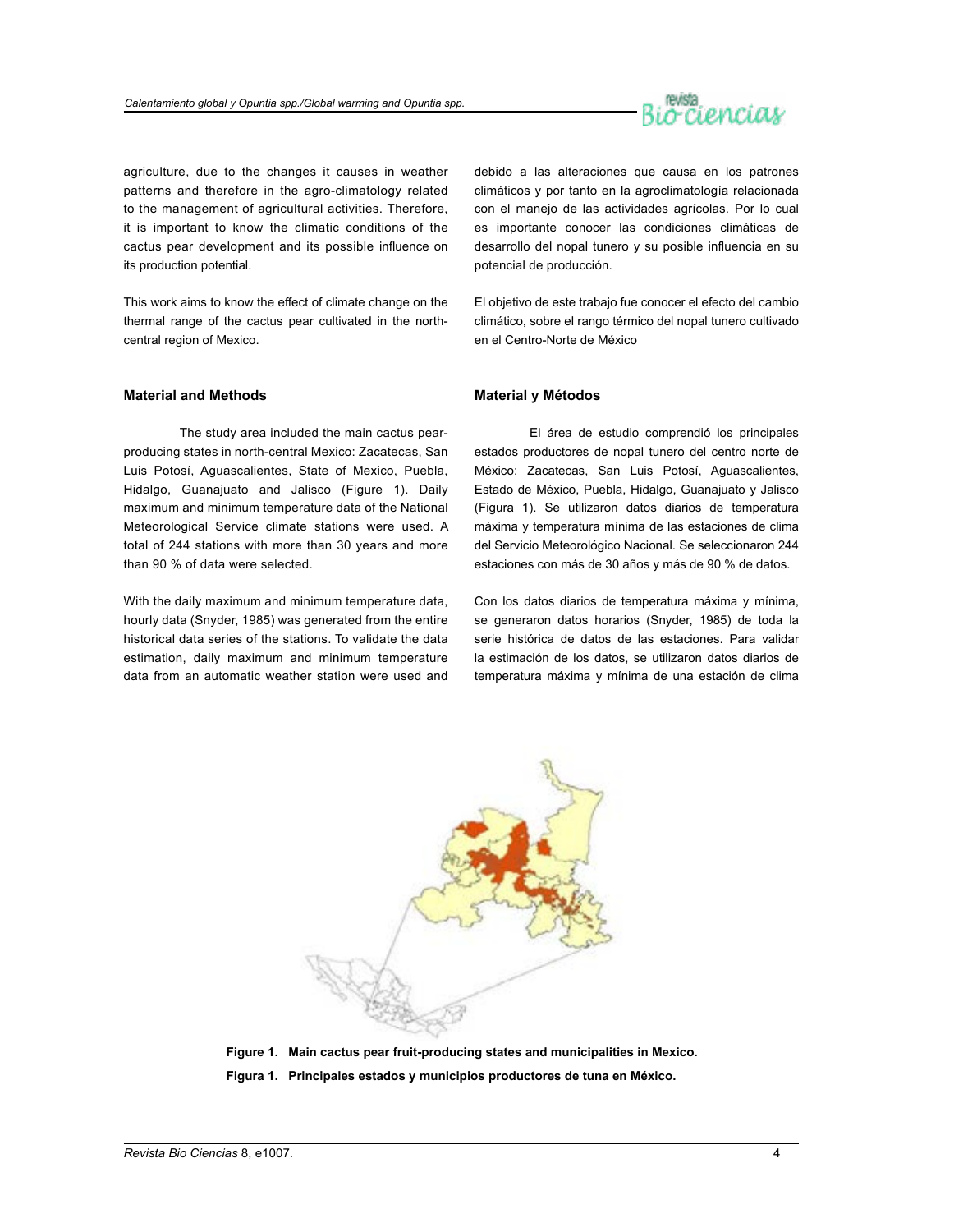

compared with their real hourly data. With the estimated data, the number of hours in which the temperature was inside and outside of the optimal ranges of cardinal temperatures for cactus pear (Table 1) during the annual crop cycle and in January was counted (Medina-García *et al.,* 2019b). The average number of hours in each range per month was obtained for each year (1981-2010). With these data, trend analysis was done, using the non-parametric Mann-Kendall test (Mann, 1945; Kendall, 1975), since it is considered the most appropriate for trend analysis in climatological time series (Miró *et al*., 2009; Ahmed *et al.,* 2014; Melo *et al.,* 2015) and was complemented with the Sen's slope estimator test (Sen, 1968). For this, the Makesens macro code, developed at the Finnish Meteorological Institute, was used (Salmi *et al*., 2002).

To generate maps with the number of hours of temperature of each range, regression models were estimated for the crop cycle. For that purpose, 61 stations were selected at national level covering different environments. There were obtained the hourly temperatures per day of each one of the 61 stations, it was obtained the number of hours of temperature for each range and they were related to the average maximum and minimum temperature in the same crop period. This way, it was obtained a model for each range for the annual crop cycle and for the month of January.

To estimate the effect of climate change on the number of hours in and out of the cardinal temperatures, the climate change information system of the National Research Institute in Forestry, Agriculture and Livestock (INIFAP)-Mexico was used (Ruiz-Corral *et al.,* 2016), which consists of base climatology of the period 1961- 2010 and climatology of the years 2041 to 2080 in the Representative Concentration Pathway (RCP) 4.5 and 8.5 of greenhouse gases (GHG). These were automática, y se compararon con sus datos horarios reales. Con los datos estimados se contabilizó el número de horas en que la temperatura estuvo dentro y fuera de los rangos óptimos de las temperaturas cardinales para nopal tunero (Tabla 1) durante el ciclo de cultivo anual y en el mes de enero (Medina-García *et al*., 2019b). Se obtuvo el número de horas promedio de cada rango por mes para cada año (1981-2010), con estos datos se hicieron análisis de tendencias, para lo cual se utilizó la prueba no paramétrica de Mann-Kendall (Mann, 1945; Kendall, 1975), ya que se considera la más adecuada para el análisis de tendencias en series temporales climatológicas (Miró *et al*., 2009; Ahmed *et al*., 2014; Melo *et al*., 2015) y se complementó con la estimación Sen de pendiente de la tendencia (Sen, 1968) para esto se utilizó la macro Makesens, desarrollada en el Finnish Meteorologial Institute (Salmi *et al*., 2002).

Para generar mapas con el número de horas de temperatura de cada rango se estimaron modelos de regresión para el ciclo de cultivo. Para tal efecto, se seleccionaron 61 estaciones a nivel nacional abarcando diferentes ambientes. Se obtuvieron las temperaturas horarias por día de cada una de las 61 estaciones, se obtuvo el número de horas de temperatura para cada rango y se relacionaron con la temperatura máxima y mínima medias en el mismo periodo de cultivo. Se obtuvo así un modelo para cada rango para el ciclo de cultivo anual y para el mes de enero.

Para estimar el efecto del cambio climático en el número de horas dentro y fuera de las temperaturas cardinales, se utilizó el sistema de información de cambio climático de la República Mexicana del INIFAP (Ruiz-Corral *et al*., 2016), el cual consta de climatología base del periodo 1961-2010 y climatología de los años 2041 a 2080 en las Rutas de Concentración Representativas (RCP) 4.5 y 8.5 de gases de efecto invernadero (GHG) por sus siglas en inglés. Los cuales fueron obtenidos a partir de información del portal de datos de Cambio Global de WorldClim con los que se

| aple<br>۰.<br>×<br>٠ |
|----------------------|
|----------------------|

**Threshold and optimum values of cardinal temperatures for cactus pears cultivated in the study region.**

**Tabla 1.**

|  |  |  | Valores umbrales y óptimos de temperaturas cardinales para nopal tunero cultivado en la región de estudio. |
|--|--|--|------------------------------------------------------------------------------------------------------------|
|--|--|--|------------------------------------------------------------------------------------------------------------|

| Temperature °C | Marginal | Sub optimal | Optimal   | Sub optimal | Marginal |
|----------------|----------|-------------|-----------|-------------|----------|
| Annual mean    | ፡ 13     | $13 - 14$   | $14 - 19$ | 19 - 21     | > 21     |
| January mean   |          | < 10        | $10 - 14$ | >14         |          |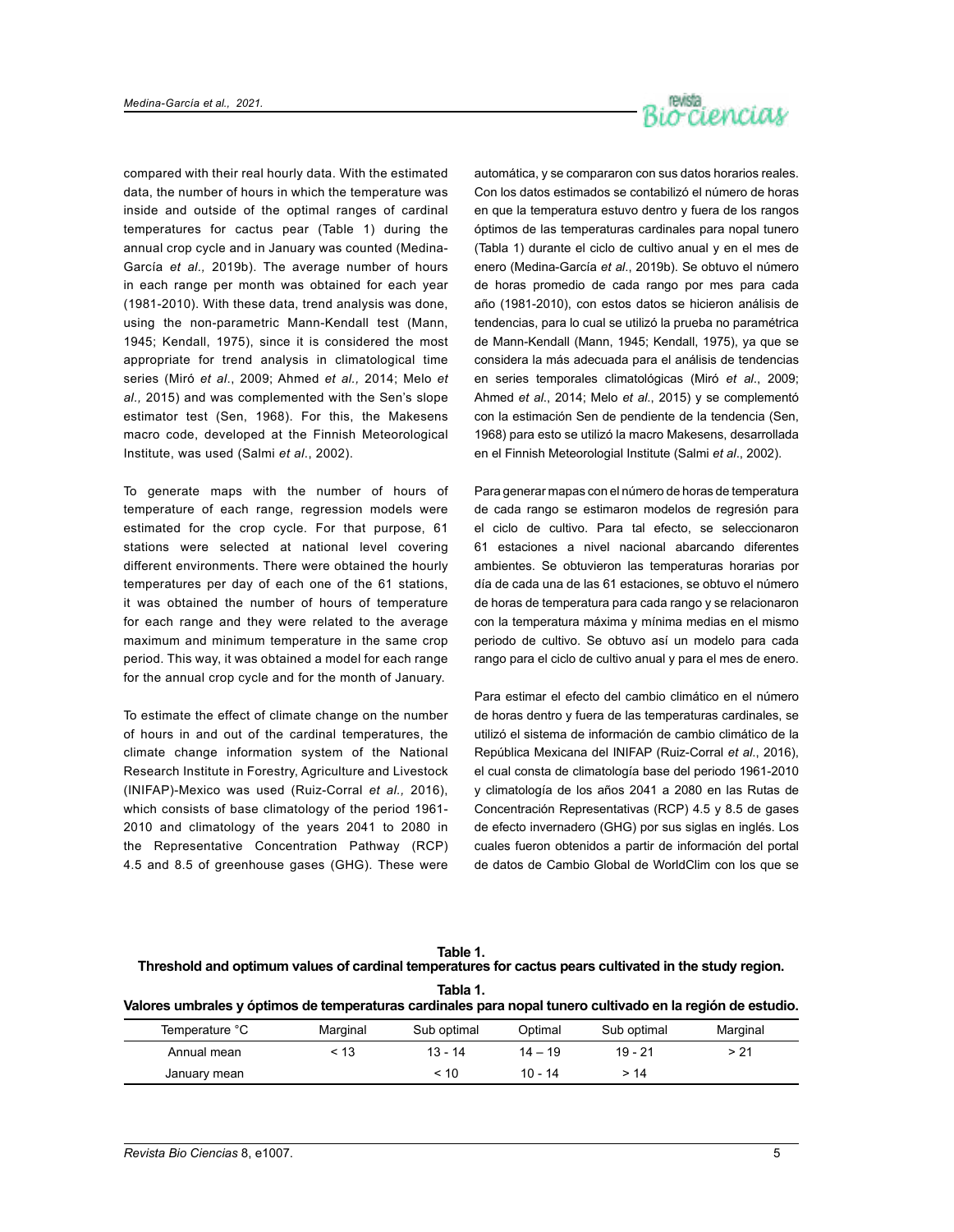

obtained from information from the WorldClim's Global Change data portal with which an assembly model was generated comprising by 11 scaled-down and calibrated general circulation models (GCMs) (Walton *et al.,* 2013) and selected for Mexico (BCC‐CSM1‐1, CCSM4, GISS‐ E2‐R, HadGEM2‐AO, HadGEM2‐ES, IPSLCM5A‐LR, MIROC‐ESM‐CHEM, MIROC‐ESM, MIROC5, MRI‐ CGCM3, NorESM1‐M).

An intermediate emissions RCP was used (4.5) which is considered reliable with a future with relatively ambitious emissions reductions and a high emissions RCP (8.5) which is consistent with a future without policy changes to reduce emissions (Van Vuuren *et al.,* 2011). These scenarios were used to make the projections. Maximum and minimum temperature values from the years 2041 to 2080 were used. The monthly data were used to obtain the annual data for the climate scenarios 2021-2040, 2041-2060 and 2061-2080, hereinafter referred to as climatologies or years 2030, 2050 and 2070 respectively.

generó un modelo ensamble integrado por 11 modelos de circulación general (GCMs) reducidos en escala y calibrados (Walton *et al*., 2013) y seleccionados para México (BCC‐CSM1‐1, CCSM4, GISS‐E2‐R, HadGEM2‐ AO, HadGEM2‐ES, IPSLCM5A‐LR, MIROC‐ESM‐CHEM, MIROC‐ESM, MIROC5, MRI‐CGCM3, NorESM1‐M).

Se utilizó un RCP de emisiones intermedias (4.5) el cual es considerado consistente con un futuro con reducciones de emisiones relativamente ambiciosas y un RCP de emisiones altas (8.5) que es coherente con un futuro sin cambios de política para reducir las emisiones (Van Vuuren *et al*., 2011). Con estos escenarios se realizaron las proyecciones. Se utilizaron los valores de temperatura máxima y temperatura mínima de los años 2041 a 2080. Con los datos mensuales se obtuvieron los anuales para los escenarios climáticos 2021-2040, 2041-2060 y 2061- 2080, en adelante referidos como climatologías o años 2030, 2050 y 2070 respectivamente.

#### **Resultados y Discusión**

#### **Análisis retrospectivo**

# **Results and Discussion**

#### **Retrospective analysis**

In the estimated hourly data validation of an automatic weather station and their respective real hourly data, they were adjusted to linear regression ( $\mathsf{R}^2$ )

En la validación de los datos horarios estimados de una estación meteorológica automática y sus respectivos datos horarios reales, se ajustaron a una regresión lineal con  $R^2$  = 90 %, intercepto igual a cero y valor de la pendiente igual a uno (Figura 2) (Fritz *et al*., 1997).



**Figure 2. Model 1:1 with hourly data of observed and estimated temperature. Figura 2. Modelo 1:1 con datos horarios de temperatura observada y estimada.**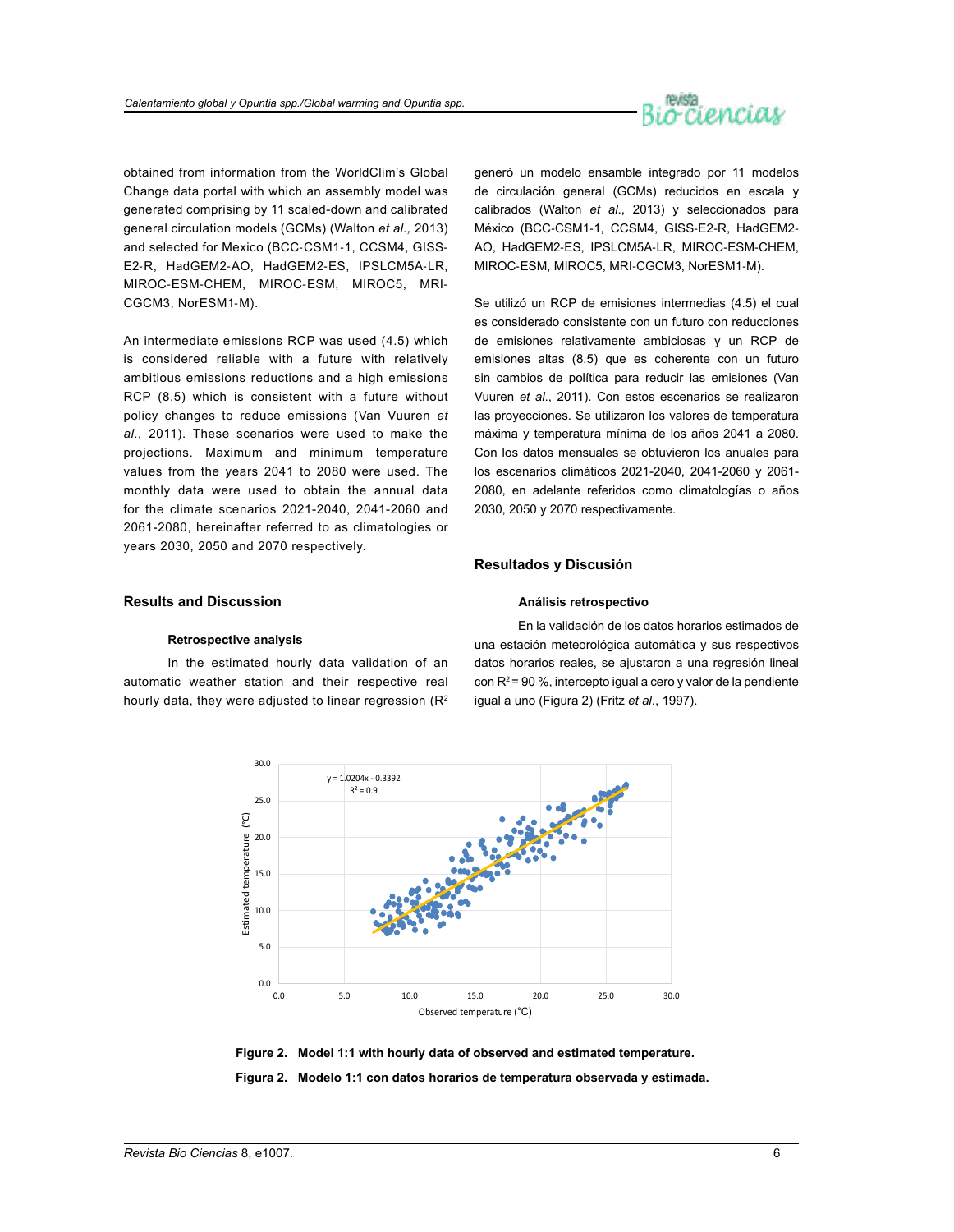

= 90 %, intercept equal to zero and slope value equal to one) (Figure 2) (Fritz *et al.,* 1997).

With the hourly data, it was estimated the number of hours in which the temperature was found inside and outside the optimal ranges of cardinal temperatures for the development of cactus pear in the annual crop cycle. The historical trend analysis for the years 1981 to 2010 (considering the 244 stations) is presented in Table 2.

The number of hours within the optimal temperature range for the development of cactus pear (14-19 °C), did not show a significantly defined trend, that is, the number of hours with appropriate temperature for this crop remained without statistically significant changes in the study period. The lower marginal temperature (< 13 °C), presented a tendency to decrease, but not significantly; while the upper marginal temperature (> 21 °C) presented a tendency to increase significantly (Table 2). This suggested that only the upper marginal temperature could negatively affect the development of this crop when it exceeds 23 °C (Inglese *et al.,* 2017).

Concerning the average temperature in January, which is important for cactus pear, since in regions with severe frost, it negatively affects this crop (Nobel, 1996; Nobel & Bobich, 2002), the analysis revealed that the number of hours in the optimal temperature range for the month of January (10-14 °C), those below (< 10 °C) and above  $(> 14 \degree C)$  to the optimal range in the month Con los datos horarios se estimó el número de horas en que la temperatura se encontró dentro y fuera de los rangos óptimos de temperaturas cardinales para el desarrollo del nopal tunero en el ciclo de cultivo anual. El análisis de tendencias históricas de los años 1981 a 2010 (considerando las 244 estaciones) se presenta en la Tabla 2.

El número de horas dentro del rango de temperatura óptima para el desarrollo del nopal tunero (14 – 19 °C), no tuvo una tendencia significativamente definida, es decir, el número de horas con temperatura apropiada para este cultivo se mantuvo sin cambios estadísticamente significativos en el periodo de estudio. La temperatura marginal inferior (< 13 °C), presentó una tendencia a disminuir, pero no significativamente; mientras que la temperatura marginal superior (> 21 °C) presentó una tendencia a incrementarse significativamente (Tabla 2). Lo anterior sugirió que sólo la temperatura marginal superior podría afectar negativamente el desarrollo de este cultivo cuando ésta exceda los 23 °C (Inglese *et al*., 2017).

En cuanto a la temperatura media del mes de enero, la cual es importante para el nopal tunero, ya que en regiones con heladas severas, afectan negativamente a este cultivo (Nobel, 1996; Nobel & Bobich, 2002), el análisis reveló que el número de horas en el rango de temperatura óptima para el mes de enero (10 - 14 °C), aquellas abajo (< 10 °C) y superiores (> 14 °C) al rango óptimo en el mes de enero, independientemente del valor de la pendiente, resultaron sin tendencia significativa en el periodo de 1981 a 2010 (Tabla 2). Estos resultados indicaron que el número de

| Table 2.                                                                                    |
|---------------------------------------------------------------------------------------------|
| Mann-Kendall test and Sen's slope estimator–trend for cardinal temperatures of cactus pear. |
| Tahla 2                                                                                     |

| .                                                                          |  |
|----------------------------------------------------------------------------|--|
| Prueba de tendencia de Mann-Kendall y estimación de pendiente Sen para las |  |
| temperaturas cardinales de nopal tunero.                                   |  |

|                 | Mann-Kendall trend |              |          | Sen estimated slope |
|-----------------|--------------------|--------------|----------|---------------------|
| Temperature °C  | Z statistic        | Significance | Slope    | Constant            |
| 14 - 19 annual  | $-0.18$            | ns           | $-0.403$ | 2092.469            |
| $<$ 13 annual   | $-0.68$            | ns           | $-2.460$ | 2769.773            |
| > 21 annual     | 2.43               | $\star$      | 10.589   | 2555.500            |
| 10 - 14 January | $-1.25$            | ns           | $-0.323$ | 167.492             |
| $<$ 10 January  | -0.50              | ns           | $-0.439$ | 299.660             |
| > 14 January    | 0.64               | ns           | 0.655    | 315.058             |

Significance level: non-significant (ns), significant at *p* ≤ 0.1 (\*).

Nivel de significancia: no significativo (ns), significativo con p ≤ 0.1 (\*).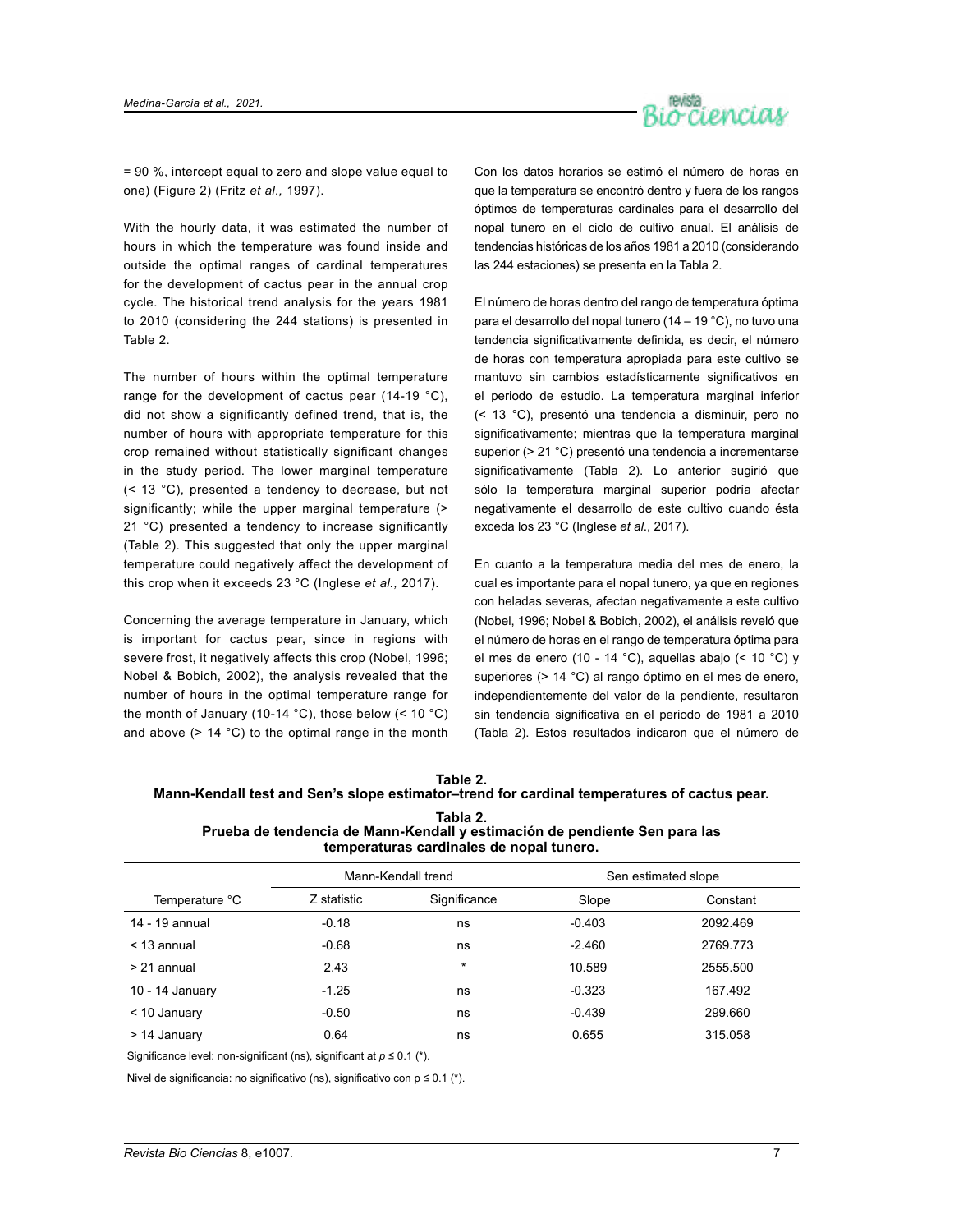

of January, independently of the value of the slope, resulted without significant tendency in the period from 1981 to 2010 (Table 2). These results indicated that the number of hours with average temperatures and temperatures below or above the optimal range in January appropriate for cactus pear, until now, have not been affected by climate change in the region producing cactus pear for the study period. This last analysis could be encouraging for cactus pear, however, the risk of a drop in temperature  $\le$  -5 °C is latent during the winter season, which, if it occurs, would minimally affect the yield and cosmetic quality of the fruit (Granata *et al*., 2017).

#### **Prospective analysis**

For the analysis of future climate scenarios, the number of hours of each temperature range for the annual crop cycle and the month of January were related to their respective average maximum and minimum temperatures, this for 61 stations distributed nationwide. The generated models were significant ( $p \le 0.0001$ ) with values of determination coefficients  $(R^2)$  between 86.4 and 99.4 % (Table 3).

With the models outlined above, maps were generated of the number of hours of each of the ranges or threshold horas con temperaturas medias y temperaturas por abajo o arriba del rango óptimo en el mes de enero apropiadas para el nopal tunero, hasta ahora, no han sido afectadas por el cambio climático en la región productora de nopal tunero para el periodo de estudio. Este último análisis podría ser alentador para el nopal tunero, sin embargo, el riesgo de un descenso de la temperatura ≤ -5 °C es latente durante la temporada de invierno, que, de ocurrir, mínimamente afectaría el rendimiento y calidad cosmética de la fruta (Granata *et al*., 2017).

#### **Análisis prospectivo**

Para el análisis de escenarios climáticos futuros, el número de horas de cada rango de temperatura para el ciclo de cultivo anual y del mes de enero fueron relacionados con sus respectivas temperaturas máxima y mínima medias, esto para 61 estaciones distribuidas a nivel nacional. Los modelos generados fueron significativos (*p* ≤ 0.0001) con valores de coeficientes de determinación  $(R^2)$ entre 86.4 y 99.4 % (Tabla 3).

Con los modelos arriba indicados, se generaron mapas del número de horas de cada uno de los rangos o temperaturas umbrales para el desarrollo del nopal tunero (Tabla 1) en el escenario climático actual (1981-2010) y para las climatologías 2030, 2050 y 2070, para los RCP 4.5 y 8.5.

#### **Table 3.**

Determination coefficients (R<sup>2</sup>) and regression models to estimate the number of hours in each temperature **range from average maximum and minimum temperature in the annual crop cycle and in the month of January.**

| Tabla 3.                                                                                                  |
|-----------------------------------------------------------------------------------------------------------|
| Coeficientes de determinación ( $R^2$ ) y modelos de regresión para estimar número de horas en cada rango |
| de temperatura a partir de temperatura máxima y mínima media en el ciclo anual y en el mes de enero.      |

|          | . .            | . .        | -                |                          |                  |              |
|----------|----------------|------------|------------------|--------------------------|------------------|--------------|
| Range °C | R <sub>2</sub> | Max        | Max <sup>2</sup> | Min                      | Min <sup>2</sup> | Constant     |
|          |                |            |                  | Annual mean temperature  |                  |              |
| 14a19    | 0.894          |            | $-2.038$         | 281.710                  | $-11.649$        | 1919.211     |
| < 13     | 0.968          | $-745.525$ | 12.144           | $-317.890$               | 4.208            | 16161.000    |
| > 21     | 0.994          | 845.183    | $-10.908$        | $-106.888$               | 12.926           | $-11774.000$ |
|          |                |            |                  | January mean temperature |                  |              |
| 10a14    | 0.864          | $-28.017$  | 0.452            | 20.027                   | $-1.175$         | 472.468      |
| >14      | 0.979          | 68.429     | $-1.134$         | 12.182                   | 0.533            | $-680.157$   |
| < 10     | 0.969          | $-39.779$  | 0.663            | $-32.877$                | 0.691            | 941.854      |

Max and Max<sup>2</sup> are, respectively, the linear and quadratic effect of the maximum temperature. Min and Min<sup>2</sup> are, respectively, the linear and quadratic effect of the minimum temperature.

Max y Max<sup>2</sup> son, respectivamente, el efecto lineal y cuadrático de la temperatura máxima. Min y Min<sup>2</sup> son, respectivamente, el efecto lineal y cuadrático de la temperatura mínima.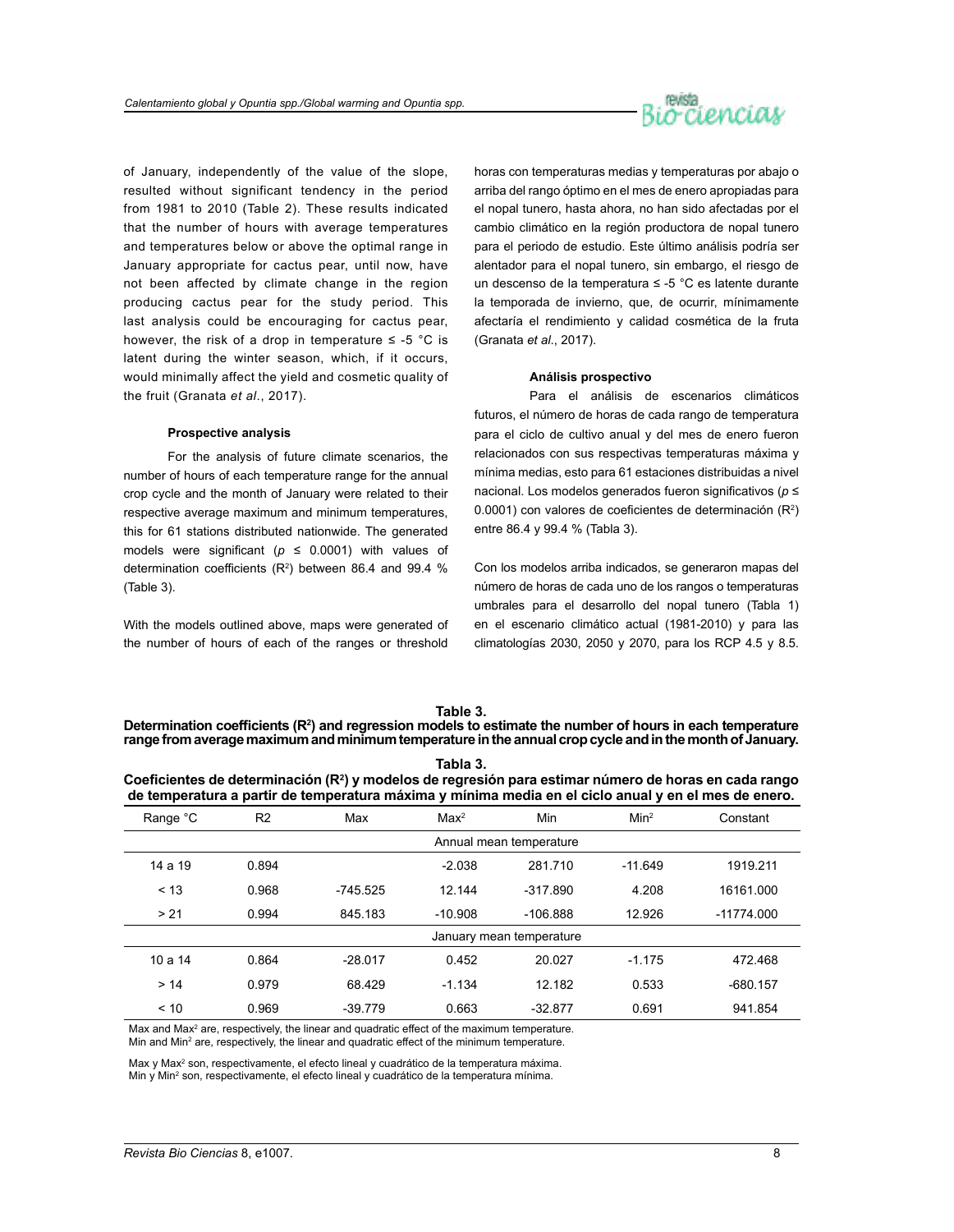

temperatures for the development of cactus pear (Table 1) in the current climate scenario (1981-2010) and for 2030, 2050 and 2070 climatologies, for RCP 4.5 and 8.5. As an example, the maps of temperature ranges 14 to 19 °C in the annual crop cycle and 10 to 14 °C average temperatures in the month of January are presented (Figures 3 and 4).

#### **Optimal average annual temperature (14 to 19 °C)**

Figure 3 shows the maps with the percentage of the number of hours with temperature in the optimal range for cactus pear development (14 to 19 °C) in the annual crop cycle in the north-central region. In reference to Figure 3A, it was observed that 100 % of the area planted with cactus pear in the producing municipalities (current scenario), is in the range of 20 to 30 % of the total number of hours in the year (Table 4). By the year 2030, a slight decrease in the cultivated area with percentage of hours from 20 to 30 % (orange color) would be expected, going from 100 to 99.6 % (Figure 3B and Table 4), which means that it would be practically the same area with temperature within the optimal range for cactus pear development. In the climate scenarios 2050 and 2070, it would also slightly decrease the surface area in the range 20-30 % of hours between 14 and 19 °C, but only 2.9 and 4.0 % in the 2050 and 2070 scenarios of RCP 4.5, respectively (Table 4). This indicates that the number of hours with optimal temperature for the development of this crop would only be slightly affected by the effect of climate change and would remain at least until 2070 in 96 % of the surface area of the producing municipalities. Considering RCP 8.5, the surface area in the range 20-30 % of hours with optimal temperature for cactus pear would have a decrease of up to 15.6 % in the 2070 Como ejemplo se presentan los mapas de rangos de temperatura 14 a 19 °C en el ciclo de cultivo anual y 10 a 14 °C de temperatura media en el mes de enero (Figuras 3 y 4).

#### **Temperatura media anual óptima (14 a 19 °C)**

En la Figura 3 se muestran los mapas con el porcentaje del número de horas con temperatura del rango óptimo para el desarrollo de nopal tunero (14 a 19 °C) en el ciclo de cultivo anual en la región centro norte. En referencia a la Figura 3A se observó que el 100 % de la superficie plantada con nopal tunero en los municipios productores (escenario actual), se encuentra en el rango de 20 a 30 % del número de horas totales en el año (Tabla 4). Para el año 2030 se esperaría una ligera disminución de la superficie cultivada con porcentaje de horas del 20 al 30 % (color naranja) al pasar del 100 al 99.6 % (Figura 3B y Tabla 4), esto significa que prácticamente sería la misma superficie con temperatura dentro del rango óptimo para el desarrollo de nopal. En los escenarios climáticos 2050 y 2070, también disminuiría ligeramente la superficie del rango 20 – 30 % de horas entre 14 y 19 °C, pero sólo 2.9 y 4.0 % en los escenarios 2050 y 2070 del RCP 4.5, respectivamente (Tabla 4). Lo anterior indica que el número de horas con temperatura óptima para el desarrollo de este cultivo sólo sería ligeramente afectado por efecto del cambio climático y se mantendría al menos hasta el año 2070 en 96 % de la superficie de los municipios productores. Considerando el RCP 8.5, la superficie del rango 20 – 30 % de horas con temperatura óptima para nopal tunero tendría una disminución hasta del 15.6 % en el escenario 2070. Considerando la presión ejercida sobre los recursos (e.g., agua, suelo, etc.) debido al incremento de la población y al cambio climático, la seguridad alimentaria no estaría

#### **Table 4.**

**Surface percentage of the cactus pear fruit-producing municipalities in the north-central region in two ranges of percentage of hours with average annual temperature from 14 to 19 °C (optimum temperature for the development of cactus pear) in the current climate scenario and future scenarios.**

**Tabla 4. Porcentaje de la superficie de los municipios productores de tuna en la región Centro-Norte en dos rangos de porcentaje de horas con temperatura media anual de 14 a 19 °C (temperatura óptima para el desarrollo de nopal tunero) en el escenario climático actual y en escenarios futuros.**

| Range of hours<br>(%) |          |                |      | Percentage of the surface of producing municipalities |                |      |      |  |
|-----------------------|----------|----------------|------|-------------------------------------------------------|----------------|------|------|--|
|                       | Current  | <b>RCP 4.5</b> |      |                                                       | <b>RCP 8.5</b> |      |      |  |
|                       | scenario | 2030           | 2050 | 2070                                                  | 2030           | 2050 | 2070 |  |
| $10 - 20$             | 0.0      | 0.4            | 2.9  | 4.0                                                   | 0.6            | 4.3  | 15.4 |  |
| $20 - 30$             | 100.0    | 99.6           | 97.1 | 96.0                                                  | 99.4           | 95.7 | 84.6 |  |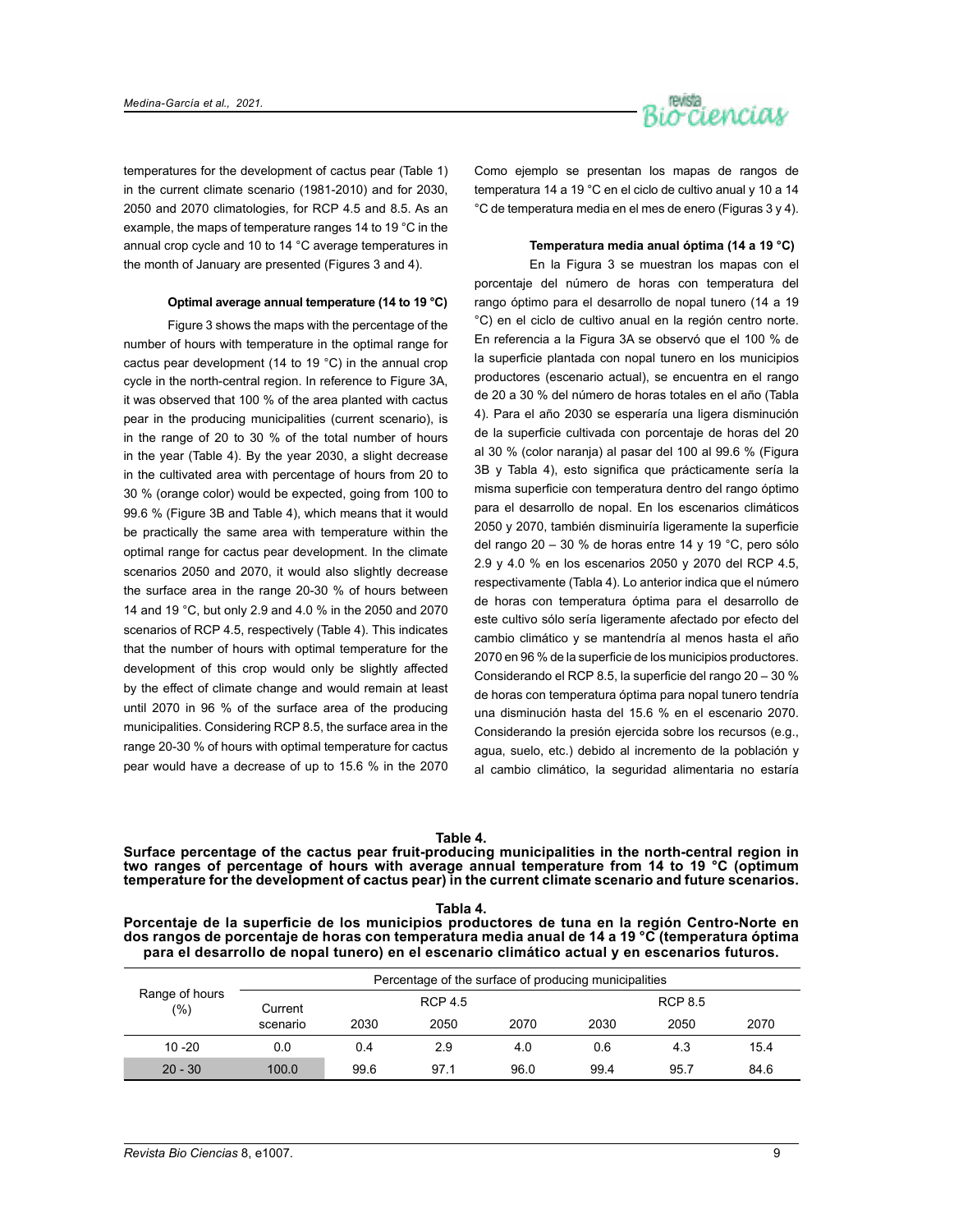# ociencial



- **Figure 3. Percentage of the number of hours with temperature from 14 to 19 °C (optimum temperature for the development of cactus pear) in the annual cultivation cycle, in the current scenario (A) and three future climate scenarios of RCP 4.5 (B, C and D) for the cactus pear producing region in Mexico.**
- **Figura 3. Porcentaje del número de horas con temperatura de 14 a 19 °C (temperatura óptima para el desarrollo de nopal tunero) en el ciclo de cultivo anual, en el escenario actual (A) y en tres escenarios climáticos futuros del RCP 4.5 (B, C y D) para la región productora de nopal tunero en México.**

scenario. Considering the pressure on resources (e.g., water, soil, etc.) due to population increase and climate change, food security would not be guaranteed by that time (Rosenzweig *et al.,* 1994). However, the above scenarios, based only on temperature, offer the possibility to continue growing this species in the present and immediate future. The latter would be adverse for other crops (e.g., wheat, maize and barley) (Lobell & Field, 2007).

# **Lower marginal average annual temperature (< 13 °C)**

Table 5 shows four ranges with the percentage of the number of hours with lower marginal temperature for the development of cactus pear  $($  <  $13$   $^{\circ}$ C $)$  in the annual crop cycle in the north-central region of Mexico. In the current scenario, 89.7 % of the surface in the municipalities that produce cactus pears has between 20- 30 and 30-40 % of the total number of hours in the year < 13 °C. By the year 2030 with an RCP 4.5, the surface with percentage of 20 to 30 % would have an increase from 31.5 to 67.6 %, this surface would continue to increase in the climate scenarios 2050 and 2070. In contrast, the surface between 30 and 40 % of hours with temperature < 13 °C would decrease from 58.2 to 6.1 % in 2070 with an RCP 4.5. The latter scenario would be more negative by garantizada para entonces (Rosenzweig *et al*., 1994). No obstante, los escenarios arriba indicados, basados únicamente, en la temperatura, ofrecen la posibilidad para continuar cultivando esta especie en el presente y futuro inmediato. Esto último, resultaría adverso para otros cultivos (e.g., trigo, maíz y cebada) (Lobell & Field, 2007).

# **Temperatura media anual marginal inferior (< 13** °C)

En la Tabla 5 se indican cuatro rangos con el porcentaje del número de horas con temperatura marginal inferior para el desarrollo de nopal tunero (< 13 °C) en el ciclo de cultivo anual en la región centro norte de México. En el escenario actual, el 89.7 % de la superficie en los municipios productores de nopal tunero tiene entre 20 - 30 y 30 – 40 % del número de horas totales en el año < 13 °C. Para el año 2030 con un RCP 4.5, la superficie con porcentaje del 20 al 30 % tendría un aumento al pasar de 31.5 a 67.6 %, esta superficie continuaría incrementándose en los escenarios climáticos 2050 y 2070, En contraste, la superficie entre 30 y 40 % de horas con temperatura < 13 °C disminuiría de 58.2 a 6.1 % en el 2070 con un RCP 4.5. Este último escenario sería más negativo hacia 2070 con un RCP 8.5; es decir, habría menos horas con temperatura por debajo de 13 °C (Tabla 5).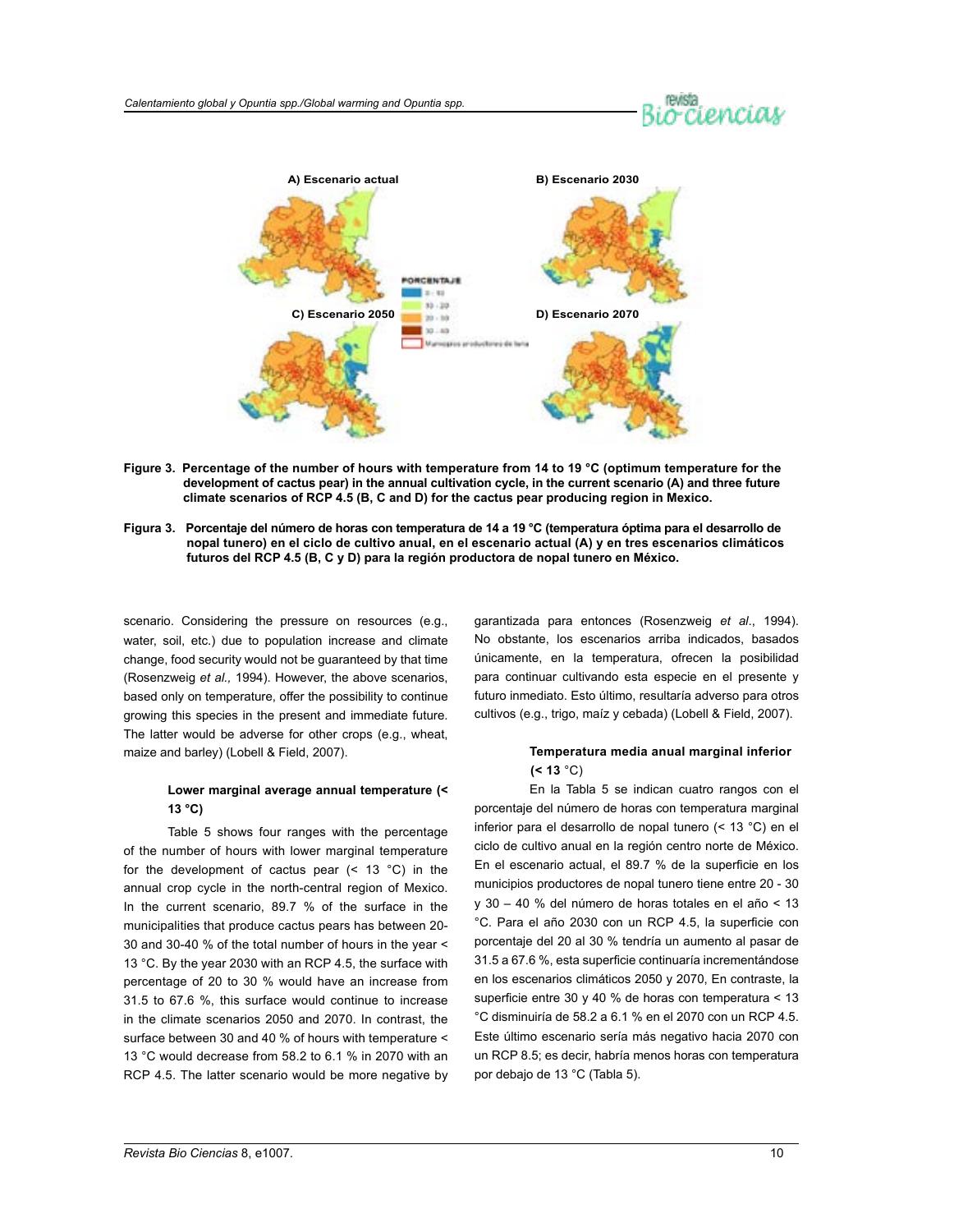

# **Table 5.**

**Surface percentage of the cactus pear fruit-producing municipalities in the north-central region in four ranges of percentage of hours with annual average temperature lower than 13 °C (marginal temperature for the development of cactus pear) in the current climate scenario and future scenarios.**

#### **Tabla 5.**

**Porcentaje de la superficie de los municipios productores de tuna en la región Centro-Norte en cuatro rangos de porcentaje de horas con temperatura media anual menor de 13 °C (temperatura marginal para el desarrollo de nopal tunero) en el escenario climático actual y en escenarios futuros.**

|                       |          |      |                | Percentage of the surface of producing municipalities |      |                |      |  |
|-----------------------|----------|------|----------------|-------------------------------------------------------|------|----------------|------|--|
| Range of hours<br>(%) | Current  |      | <b>RCP 4.5</b> |                                                       |      | <b>RCP 8.5</b> |      |  |
|                       | scenario | 2030 | 2050           | 2070                                                  | 2030 | 2050           | 2070 |  |
| $0 - 20$              | 3.1      | 6.3  | 12.9           | 19.6                                                  | 7.3  | 23.4           | 68.1 |  |
| $20 - 30$             | 31.5     | 67.6 | 78.0           | 73.9                                                  | 72.9 | 70.8           | 29.9 |  |
| $30 - 40$             | 58.2     | 23.1 | 8.2            | 6.1                                                   | 17.6 | 5.5            | 2.0  |  |
| $40 - 60$             | 7.3      | 3.0  | 0.8            | 0.4                                                   | 2.3  | 0.3            | 0.0  |  |

2070 with an RCP 8.5; that is, there would be fewer hours with temperature below 13 °C (Table 5).

The decrease in the number of hours in the range of 30 to 40 % with mean annual temperature < 13 °C, could be beneficial for the cultivation of cactus pear, since daily temperatures < 15 °C delay fruit grown and maturation, but adversely, this would cause fruit with a higher proportion of peel than pulp, lower content of soluble solids and deficient pigmentation of the peel (Inglese *et al.,* 1995; Liguori *et al.,* 2006) cited by Inglese *et al.* (2017).

# **Average annual marginal higher temperature (> 21 °C)**

88.3 % of the municipalities surface that produce cactus pear (current scenario) is in the ranges of 20-30 and 30-40 % of the total number of hours with higher marginal temperature (> 21 °C) for the annual development of cactus pear in the north-central region (Table 6). The 2030 year with an RCP 4.5 projection would consider a decrease of the surface with a percentage of 20-30 % going from 38.5 to 14.2 %, this tendency would be maintained in the climate scenarios 2050 and 2070. Similarly, the surface area in the range of 30 to 40 % of hours above 21 °C would decrease from 49.8 to 27.1 % in 2070 with an RCP 4.5; while the range of 40 to 50 % would increase, it means, there would be more hours with an annual average temperature above 21 °C. A similar prognosis would occur with an RCP 8.5, that is, the surface of the 40 to 50 % range of hours with marginal higher temperature for cactus pear would increase to 59.7 % in the 2070 scenario. The above indicates that the superior marginal temperature for the development of La disminución del número de horas en el rango de 30 a 40 % con temperatura media anual < 13 °C, podría ser benéfica para el cultivo de nopal tunero, ya que temperaturas diarias < 15 °C retrasan el crecimiento y madurez del fruto, pero adversamente, esto provocaría fruta con mayor proporción de cáscara que pulpa, menor contenido de solidos solubles y deficiente pigmentación de la cáscara (Inglese *et al*.,1995; Liguori *et al*., 2006) citados por Inglese *et al*. (2017).

# **Temperatura media anual marginal superior (> 21 °C)**

El 88.3 % de la superficie de los municipios productores de nopal tunero (escenario actual) se encuentra en los rangos 20 – 30 y 30 – 40 % del número de horas totales con temperatura marginal superior (> 21 °C) para el desarrollo anual de nopal tunero en la región centro norte (Tabla 6). La proyección para el año 2030 con un RCP 4.5 consideraría una disminución de la superficie con porcentaje del 20 al 30 % al pasar del 38.5 a 14.2 %, esta tendencia se mantendría en los escenarios climáticos 2050 y 2070. De igual manera la superficie del rango entre 30 y 40 % de horas mayores a 21 °C disminuiría de 49.8 a 27.1 % en el 2070 con el RCP 4.5; mientras que el rango de 40 a 50 % aumentaría, es decir, habría más horas con temperatura media anual mayor de 21 °C. Un pronóstico similar se presentaría con el RCP 8.5, es decir, la superficie del rango de 40 al 50 % de horas con temperatura superior marginal para nopal tunero aumentaría hasta 59.7 % en el escenario 2070. Lo anterior indica que la temperatura marginal superior para el desarrollo de este cultivo se presentaría en mayor proporción por efecto del cambio climático, lo cual sería negativo para el cultivo de nopal tunero, ya que, aunque es una especie que puede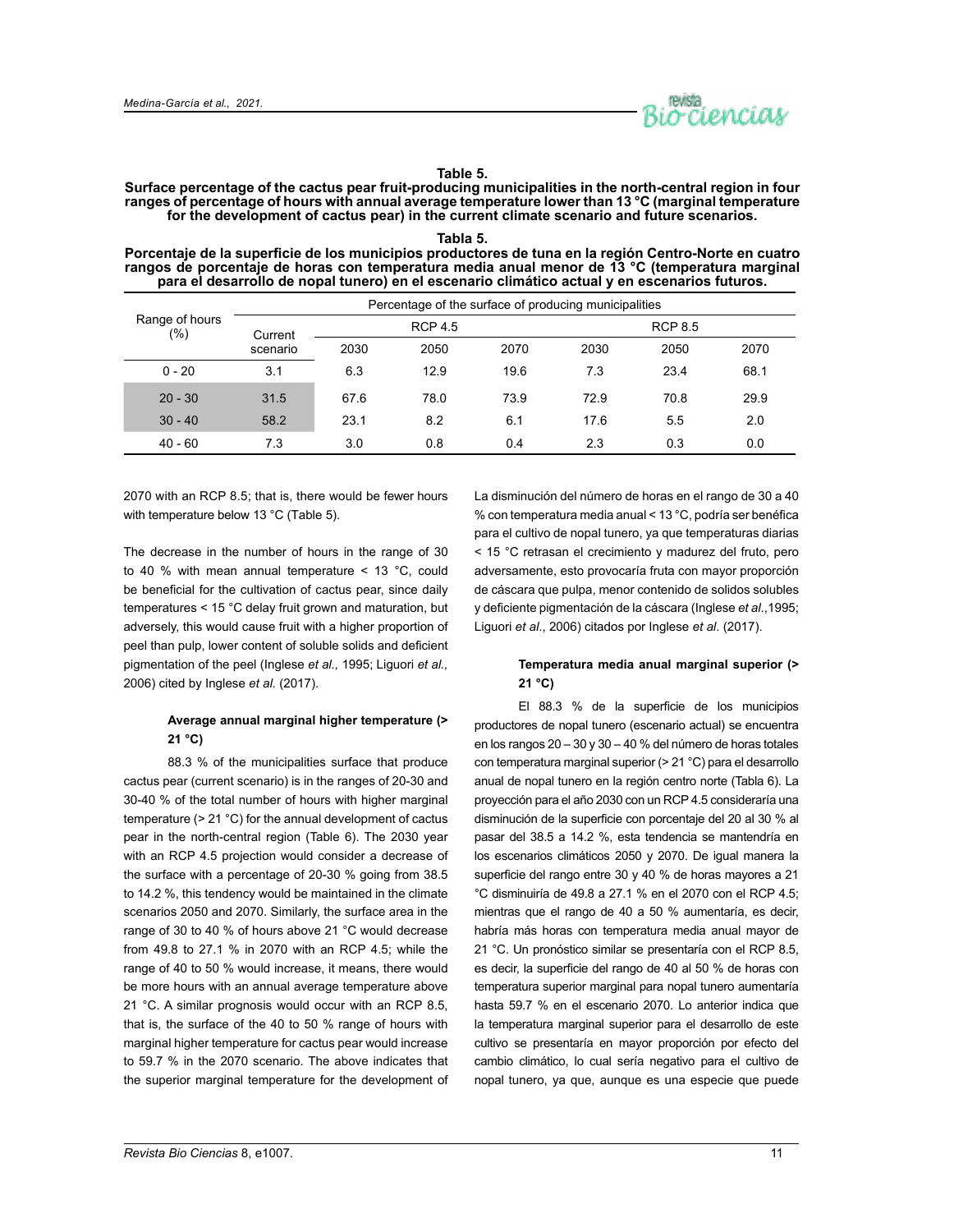

#### **Table 6.**

**Surface percentage of cactus pear fruit-producing municipalities in the north-central region in five ranges of percentage of hours with an average annual temperature higher than 21 °C (higher marginal temperature for the development of cactus pear) in the current climate scenario and in future scenarios.**

**Tabla 6. Porcentaje de la superficie de los municipios productores de tuna en la región Centro-Norte en cinco rangos de porcentaje de horas con temperatura media anual mayor a 21 °C (temperatura marginal superior para el desarrollo de nopal tunero) en el escenario climático actual y en escenarios futuros.**

|                       |          |                |      | Percentage of the surface of producing municipalities |      |      |      |
|-----------------------|----------|----------------|------|-------------------------------------------------------|------|------|------|
| Range of hours<br>(%) | Current  | <b>RCP 4.5</b> |      |                                                       |      |      |      |
|                       | scenario | 2030           | 2050 | 2070                                                  | 2030 | 2050 | 2070 |
| $0 - 20$              | 5.9      | 2.0            | 0.6  | 0.3                                                   | 1.6  | 0.2  | 0.0  |
| $20 - 30$             | 38.5     | 14.2           | 5.4  | 3.9                                                   | 11.0 | 3.6  | 1.1  |
| $30 - 40$             | 49.8     | 68.1           | 42.2 | 27.1                                                  | 65.0 | 23.9 | 7.4  |
| $40 - 50$             | 5.4      | 13.2           | 46.0 | 61.5                                                  | 19.0 | 64.3 | 59.7 |
| $50 - 70$             | 0.4      | 2.5            | 5.7  | 7.2                                                   | 3.4  | 8.0  | 31.8 |

this crop would be presented in greater proportion by the effect of climate change, which would be negative for the cultivation of cactus pear, since, although it is a species that can support high temperatures, when these are > 25 °C they reduce the net  $CO<sub>2</sub>$  assimilation in approximately 28 % (Nobel & Hartsock, 1984). When temperatures above 30 °C occur during the initial phase of fruit growth, the third phase of growth can be shortened, when the greatest cell elongation occurs in the edible portion, leading to early ripening and reduction in fruit size, firmness and sugar content (Inglese *et al.,* 2009). Besides, high temperatures during fruit growth reduce postharvest storage and shelf-life of cactus pear fruits, as this fruit is often more sensitive to low temperatures (< 8 °C) during storage (Inglese *et al.,*  2002). Therefore, instead of the increase in atmospheric  $\mathsf{CO}_2^{\phantom '}$  (Nobel, 1991), the increase in the upper marginal temperature estimated in this work would suggest, in the future, a greater limitation for the cultivation of this species (Nobel & Hartsock, 1984).

# **Optimum average temperature for the month of January (10 to 14 °C)**

Figure 4 shows the maps with the percentage of the number of hours with an average temperature of January optimal for the development of cactus pear (10 to 14 °C) in the northcentral region. In the current scenario (Figure 4A), it was observed that 82.8 % of the surface area of the producing municipalities, accumulated between 20 and 30 % of the total number of hours in January (Table 7). By 2030, a slight increase in the area with a percentage of hours of 20 to 30

soportar altas temperaturas, cuando éstas son > 25 °C reducen la asimilación neta de CO<sub>2</sub> en aproximadamente 28 % (Nobel & Hartsock, 1984). Cuando ocurren temperaturas mayores a 30 °C durante la fase inicial del crecimiento del fruto, se puede acortar la tercera fase del crecimiento, cuando tiene lugar la mayor elongación celular en la porción comestible, conduciendo a una maduración anticipada y reducción en el tamaño del fruto, firmeza y el contenido de azucares (Inglese *et al*., 2009). También, temperaturas altas durante el crecimiento del fruto, reducen el almacenamiento postcosecha y vida de anaquel de la tuna, ya que esta fruta suele ser más sensible a bajas temperaturas (< 8 °C) durante el almacenamiento (Inglese *et al*., 2002). Por lo tanto, en lugar del aumento del CO<sub>2</sub> atmosférico (Nobel, 1991), el incremento de la temperatura marginal superior estimada en este trabajo, sugeriría, en el futuro, una mayor limitante para el cultivo de esta especie (Nobel & Hartsock, 1984).

# **Temperatura media óptima del mes de enero (10 a 14 °C)**

En la Figura 4 se presentan los mapas con el porcentaje del número de horas con temperatura media del mes de enero óptima para el desarrollo de nopal tunero (10 a 14 °C) en la región centro norte. En el escenario actual (Figura 4A), se observó que el 82.8 % de la superficie de los municipios productores, acumula entre 20 y 30 % del número de horas totales en el mes de enero (Tabla 7). Para el año 2030 se esperaría un ligero incremento de la superficie con porcentaje de horas del 20 al 30 % (color verde) al pasar de 82.8 a 85.9 % (Figura 4B y Tabla 7). Esto último significa que,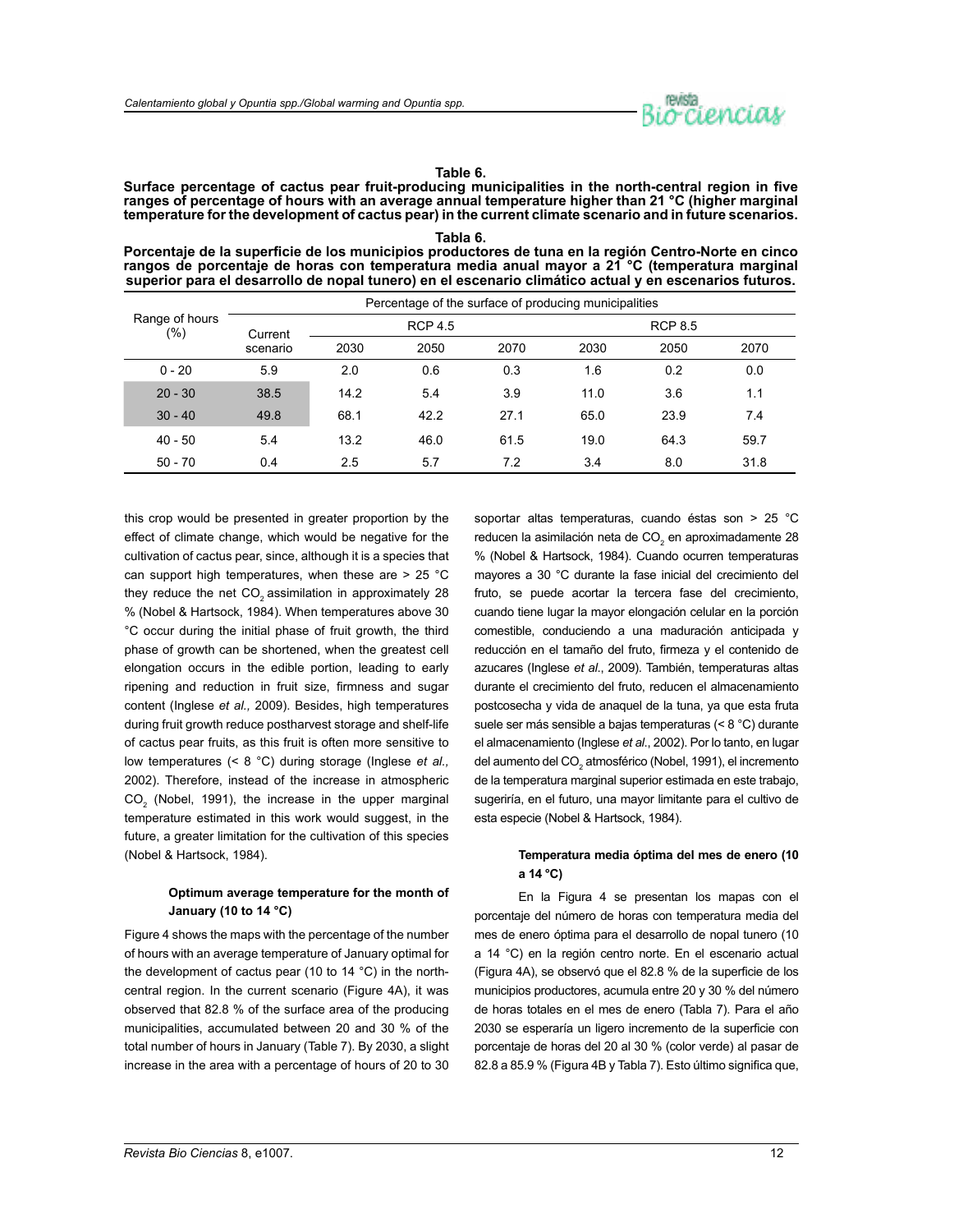



- **Figure 4. Percentage of the number of hours with a temperature of 10 14 °C in January (optimal temperature in January for the development of cactus pear), in the current scenario (A) and in three future climate scenarios of RCP 4.5 (B, C and D) in the cactus pear producing region in Mexico.**
- **Figura 4. Porcentaje del número de horas con temperatura de 10 14 °C en el mes de enero (temperatura óptima en el mes de enero para el desarrollo de nopal tunero), en el escenario actual (A) y en tres escenarios climáticos futuros del RCP 4.5 (B, C y D) en la región productora de nopal tunero en México.**

#### **Table 7.**

**Surface percentage of the cactus pear fruit-producing municipalities in the north-central region in two ranges of percentage of hours with an average temperature of 10 to 14 °C in January (optimal temperature for the development of cactus pear) in the current climate scenario and in future scenarios.**

| ×<br>. . | ×<br>۰, | . . |  |
|----------|---------|-----|--|
|          |         |     |  |

**Porcentaje de la superficie de los municipios productores de tuna en la región Centro-Norte en dos rangos de porcentaje de horas con temperatura media de 10 a 14 °C en el mes de enero (temperatura óptima para el desarrollo de nopal tunero) en el escenario climático actual y en escenarios futuros.**

| Range of hours<br>(%) | Percentage of the surface of producing municipalities |      |      |      |                |      |      |  |
|-----------------------|-------------------------------------------------------|------|------|------|----------------|------|------|--|
|                       | <b>RCP 4.5</b><br>Current                             |      |      |      | <b>RCP 8.5</b> |      |      |  |
|                       | scenario                                              | 2030 | 2050 | 2070 | 2030           | 2050 | 2070 |  |
| $10 - 20$             | 17.2                                                  | 14.1 | 10.9 | 7.3  | 10.9           | 6.7  | 4.0  |  |
| $20 - 30$             | 82.8                                                  | 85.9 | 89.1 | 92.7 | 89.1           | 93.3 | 96.0 |  |

% (green color) would be expected, going from 82.8 to 85.9 % (Figure 4B and Table 7). The latter means that it would be practically the same surface with temperature within the optimal range in the month of January for the development of cactus pear. In the climate scenarios 2050 and 2070, the surface would continue to increase slightly in the range of

prácticamente sería la misma superficie con temperatura dentro del rango óptimo en el mes de enero para el desarrollo de nopal. En los escenarios climáticos 2050 y 2070, la superficie continuaría aumentando ligeramente en el rango de 20 – 30 % de horas entre 10 y 14 °C en el mes de enero hasta llegar a 89.1 y 92.7 % en el RCP 4.5. Lo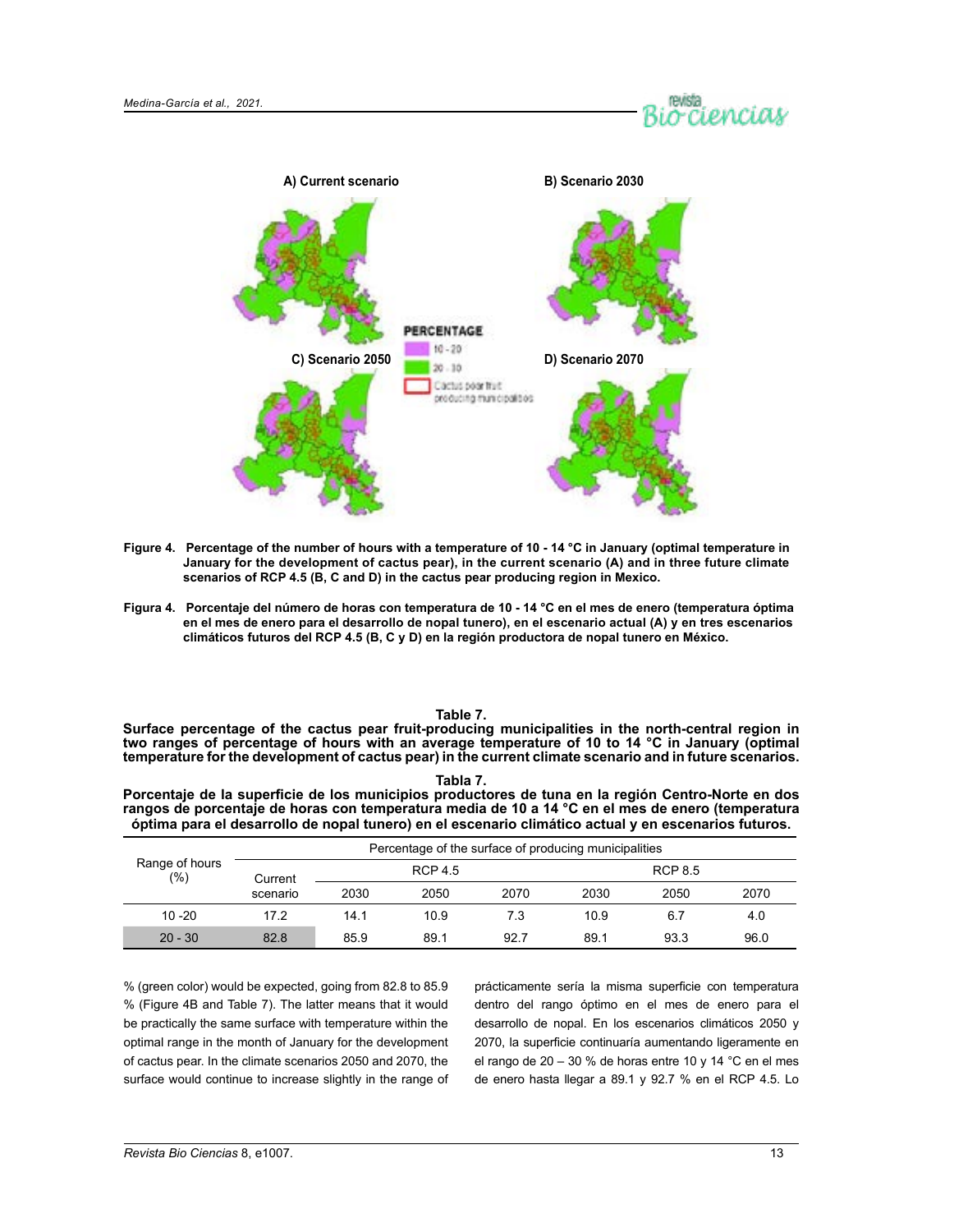

20-30 % of hours between 10 and 14 °C in January until reaching 89.1 and 92.7 % in RCP 4.5. This indicates that the optimal temperature in January for the development of this crop would be positive and slightly modified as a result of climate change at least until 2070. Considering the RCP 8.5, the surface with a percentage of 20 to 30 % of hours with optimal temperature in January for the development of this crop would have a similar behavior until reaching 96.0 % of the surface by 2070. This last result, suggests to support the theory that global warming would favor the expansion of the surface cultivated with *O. ficus-indica*  (Nobel & Bobich, 2002; García-Moya *et al.,* 2012; Lobell & Gourdji, 2012) because this species is more susceptible to low than high temperatures (Nobel, 1996; Nobel & Bobich, 2002); but in addition, anatomically and physiologically it would adapt better to scenarios with high concentrations of atmospheric CO $_{\tiny 2}$  (Nobel, 1991) where other plant species of agronomic interest would not prosper (Lobell and Field, 2007). However, research on the reproductive biology and physiology of this species should be considered (Nobel, 2002; Pimienta-Barrios & del Castillo, 2002) under possible climate change scenarios (Inglese *et al.,* 2017).

# **Average temperature of the month of January sub-optimal lower (< 10 °C)**

Table 8 shows five ranges with the percentage of the number of hours with an average temperature of January sub-optimum lower for the development of cactus pear (< 10 °C) in the north-central region. In the current scenario, anterior indica que la temperatura óptima del mes de enero para el desarrollo de este cultivo sería positiva y ligeramente modificada como resultado del cambio climático al menos hasta el año 2070. Considerando el RCP 8.5 la superficie con porcentaje del 20 al 30 % de horas con temperatura óptima en el mes de enero para para el desarrollo de este cultivo tendría un comportamiento similar hasta alcanzar 96.0 % de la superficie para 2070. Este último resultado, sugiere apoyar la teoría de que el calentamiento global favorecería la expansión de la superficie cultivada con *O. ficus-indica* (Nobel & Bobich, 2002; García-Moya *et al*., 2012; Lobell & Gourdji, 2012) porque esta especie es más susceptible a bajas que a altas temperaturas (Nobel, 1996; Nobel & Bobich, 2002); pero además, anatómica y fisiológicamente se adaptaría mejor a escenarios con altas concentraciones de CO<sub>2</sub> atmosférico (Nobel, 1991) donde otras especies vegetales de interés agronómico, no prosperarían (Lobell y Field, 2007). Sin embargo, habría que considerar investigar la biología y fisiología reproductiva de esta especie (Nobel, 2002; Pimienta-Barrios & del Castillo, 2002) bajo los posibles escenarios de cambio climático (Inglese *et al*., 2017).

# **Temperatura media del mes de enero sub óptima inferior (< 10 °C)**

En la Tabla 8 se presentan cinco rangos con el porcentaje del número de horas con temperatura media del mes de enero sub óptima inferior para el desarrollo de nopal tunero (<10 °C) en la región centro norte. En el escenario actual, 85.0 % de la superficie de los municipios

# **Table 8.**

**Percentage of the surface of the cactus pear fruit-producing municipalities in the north-central region in five ranges of percentage of hours with an average temperature lower than 10 °C in the month of January (lower suboptimal temperature for the development of cactus pear) in the current climate scenario and in future scenarios.**

**Tabla 8.**

**Porcentaje de la superficie de los municipios productores de tuna en la región Centro-Norte en cinco rangos de porcentaje de horas con temperatura media menor a 10 °C en el mes de enero (temperatura sub óptima inferior para el desarrollo de nopal tunero) en el escenario climático actual y en escenarios futuros.**

| Range of hours<br>(%) | Percentage of the surface of producing municipalities |                |      |      |                |      |      |  |
|-----------------------|-------------------------------------------------------|----------------|------|------|----------------|------|------|--|
|                       | Current<br>scenario                                   | <b>RCP 4.5</b> |      |      | <b>RCP 8.5</b> |      |      |  |
|                       |                                                       | 2030           | 2050 | 2070 | 2030           | 2050 | 2070 |  |
| $0 - 20$              | 0.0                                                   | 1.4            | 2.5  | 3.1  | 2.4            | 4.7  | 8.1  |  |
| $20 - 30$             | 4.9                                                   | 7.6            | 14.9 | 22.3 | 12.1           | 34.4 | 62.0 |  |
| $30 - 40$             | 30.8                                                  | 48.1           | 61.3 | 63.7 | 59.1           | 53.9 | 28.7 |  |
| $40 - 50$             | 54.2                                                  | 39.2           | 20.4 | 10.6 | 24.8           | 7.0  | 1.2  |  |
| 50 - 70               | 10.0                                                  | 3.8            | 0.9  | 0.2  | 1.6            | 0.1  | 0.0  |  |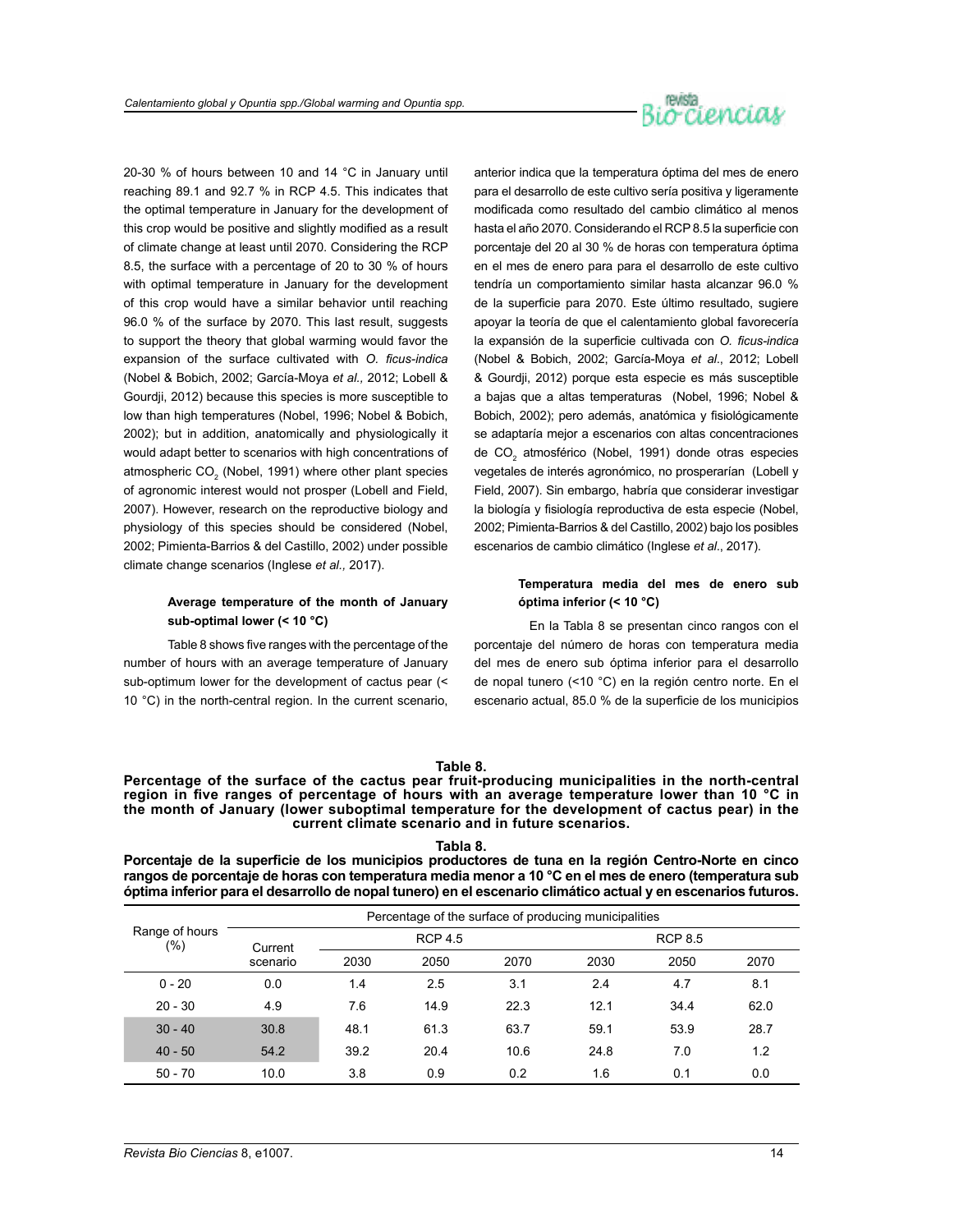

85.0 % of the surface of the producing municipalities has between 30 and 50 % of the total number of hours in the month of January. With reference to this last scenario, the forecast for the years 2030, 2050 and 2070 with an RCP 4.5 would indicate an increase of this area in 17.3, 30.5 and 32.9 %, respectively. In contrast, the area in the range 40 – 50 % would decrease by 15.0, 33.8 and 43.6 % for 2030, 2050 and 2070 years, respectively. Thus, the decrease of the surface in the range 40-50 % would contribute with more surface to the range 30-40 %. The above indicates that the lower sub-optimal temperature of January for the development of this crop would be positively influenced by the effect of climate change and would be maintained at least until 2070. Considering the RCP 8.5, the surface with a percentage of 40 to 50 % of hours with sub-optimal temperature in January for cactus pear would have the same behavior, but a greater decrease in this surface in the 2070 scenario. In other words, the lower sub-optimal temperature in January would decrease, which could promote the development of cactus pear by decreasing the risk of frost (Nobel, 1996). However, the moderate lack of winter cold could reduce the number of reproductive buds, which would result in loss of productivity (Nerd & Mizrahi, 1995). Temperature increases in producing regions of the world are a constant concern (Inglese *et al.,* 2017).

# **Average temperature of January sub-optimal higher (> 14 °C)**

Table 9 shows five ranges of percentages of the number of hours with an average temperature of January sub-optimal superior (> 14 °C) for the development of this plant in the north-central region. In the current scenario, 84.3 % of the surface of the producing municipalities are located in the ranges 30-40 and 40-50 % with the number of hours with an average temperature of the month of January sub-optimal superior (> 14 °C). By 2030, with an RCP 4.5, the surface area will decrease from 30 to 40 %, from 25.4 to 7.7 %. This trend would continue steadily in the 2050 and 2070 climate scenarios and would be dramatic for all three RCP 8.5 scenarios (Table 9). In contrast, the surface of the 40 to 50% for hour range above 14°C would increase from 58.9 to 61.7 % in 2030, and then decrease in the 2050 and 2070 scenarios with RCP 4.5. The range 50-60 % of hours, whose current scenario had 12.3 % of the surface of the cactus pear fruit-producing municipalities, would increase to 60.9 % in 2070 with an RCP 4.5 and this behavior would be similar with an RCP 8.5. This indicates that the sub-optimal upper temperature of January for the development of this crop would be influenced by productores tiene entre 30 y 50 % del número de horas totales en el mes de enero. Con referencia en este último escenario, el pronóstico para los años 2030, 2050 y 2070 con un RCP 4.5 indicaría un aumento de esta superficie en 17.3, 30.5 y 32.9 %, respectivamente. En contraste, la superficie del rango 40 – 50 % disminuiría 15.0, 33.8 y 43.6 % para los años 2030, 2050 y 2070, respectivamente. Así, la disminución de la superficie del rango 40 – 50 % contribuiría con mayor superficie al rango 30 – 40 %. Lo anterior indica que la temperatura sub óptima inferior del mes de enero para el desarrollo de este cultivo estaría influenciada positivamente por efecto del cambio climático y se mantendría al menos hasta el año 2070. Considerando el RCP 8.5 la superficie con porcentaje del 40 al 50 % de horas con temperatura sub óptima en el mes de enero para nopal tunero tendría el mismo comportamiento, pero mayor decremento en esta superficie en el escenario 2070. En otras palabras, disminuiría la temperatura sub óptima inferior en el mes de enero, lo que pudiera favorecer al desarrollo del nopal tunero al disminuir el riesgo de heladas (Nobel, 1996). Sin embargo, la falta moderada de frío invernal, podría disminuir el número de yemas reproductivas, lo cual se traduciría en pérdida de la productividad (Nerd & Mizrahi, 1995). El incremento de la temperatura en regiones productoras del mundo es una constante preocupación (Inglese *et al*., 2017).

# **Temperatura media del mes de enero sub óptima superior (> 14 °C)**

En la Tabla 9 se presentan cinco rangos de porcentajes del número de horas con temperatura media del mes de enero sub óptima superior (> 14 °C) para el desarrollo de nopal tunero en la región centro norte. En escenario actual, 84.3 % de la superficie de los municipios productores se ubican en los rangos 30 - 40 y 40 – 50 % con el número de horas con temperatura media del mes de enero sub óptima superior (> 14 °C). Para el año 2030 del RCP 4.5 se tendría una disminución de la superficie del rango 30 a 40 % al pasar de 25.4 a 7.7 %. Esta tendencia continuaría sostenidamente en los escenarios climáticos 2050 y 2070 y sería dramática para los tres escenarios del RCP 8.5 (Tabla 9). En contraste, la superficie del rango entre 40 y 50 % de horas mayores de 14 °C aumentaría de 58.9 a 61.7 % en el 2030, para luego disminuir en los escenarios 2050 y 2070 con un RCP 4.5. El rango 50 – 60 % de horas, cuyo escenario actual contó con 12.3 % de la superficie de los municipios productores de tuna, se incrementaría hasta 60.9% en 2070 con un RCP 4.5 y este comportamiento sería similar con un RCP 8.5. Lo anterior indica que la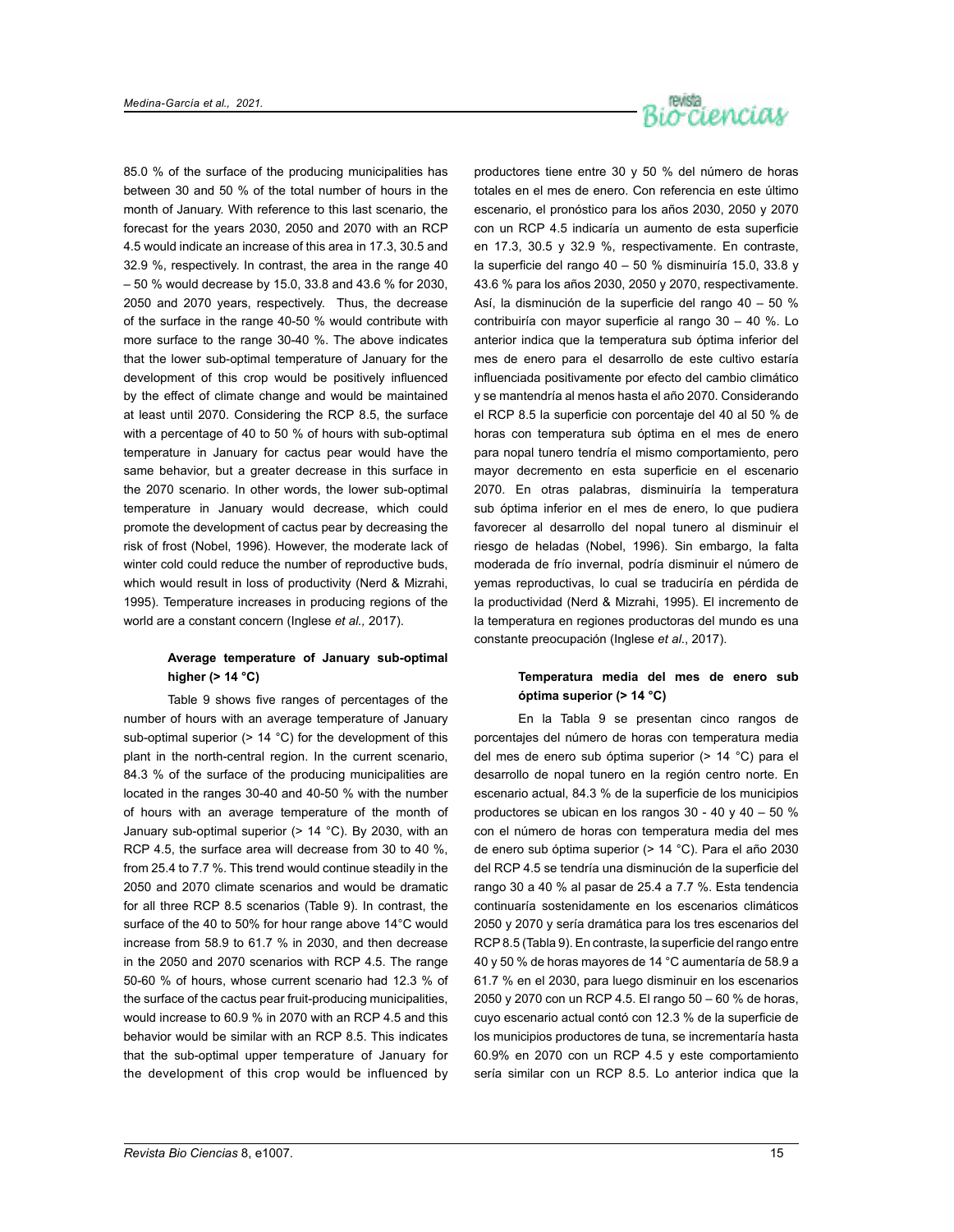

#### **Table 9.**

**Surface percentage of the cactus pear fruit-producing municipalities in the north-central region in five ranges of percentage of hours with an average temperature higher than 14 °C in the month of January (higher sub optimal temperature for the development of cactus pear) in the current climate scenario and future scenarios.**

**Tabla 9. Porcentaje de la superficie de los municipios productores de tuna en la región Centro-Norte en cinco rangos de porcentaje de horas con temperatura media mayor a 14 °C en el mes de enero (temperatura sub óptima superior para el desarrollo de nopal tunero) en el escenario climático actual y en escenarios futuros.**

| Range of hours<br>(%) | Percentage of the surface of producing municipalities |                |      |      |                |      |      |  |
|-----------------------|-------------------------------------------------------|----------------|------|------|----------------|------|------|--|
|                       | Current                                               | <b>RCP 4.5</b> |      |      | <b>RCP 8.5</b> |      |      |  |
|                       | scenario                                              | 2030           | 2050 | 2070 | 2030           | 2050 | 2070 |  |
| $10 - 30$             | 1.0                                                   | 0.2            | 0.1  | 0.0  | 0.1            | 0.0  | 0.0  |  |
| $30 - 40$             | 25.4                                                  | 7.7            | 1.8  | 0.7  | 3.2            | 0.3  | 0.0  |  |
| $40 - 50$             | 58.9                                                  | 61.7           | 43.8 | 27.5 | 51.0           | 14.2 | 2.4  |  |
| $50 - 60$             | 12.3                                                  | 26.5           | 46.7 | 60.9 | 39.7           | 65.3 | 50.0 |  |
| $60 - 80$             | 2.3                                                   | 3.9            | 7.5  | 10.8 | 6.0            | 20.2 | 47.7 |  |

the effect of climate change and would increase in the future. In other words, an increase in the January upper sub-optimal temperature could negatively affect crop productivity due to the absence of low temperatures during the winter (Nerd & Mizrahi, 1995).

temperatura sub óptima superior del mes de enero para el desarrollo de este cultivo se vería influenciada por efecto del cambio climático y se incrementaría en el futuro. En otras palabras, el aumento de la temperatura sub óptima superior en el mes de enero, podría afectar negativamente la productividad del cultivo debido a ausencia de bajas temperaturas durante el invierno (Nerd & Mizrahi, 1995).

# **Conclusion**

In general, climate change would have little effect on the number of hours with average annual temperature in the optimal range for the development of cactus pear (14 to 19 °C) and on the number of hours with an average temperature in January in the optimal range (10 to 14 °C). In the first case, the surface of the municipalities with that optimum temperature would only decrease in 2070 by 4 % and 15.4 % with RCP 4.5 and RCP 8.5, respectively. In the second case, the surface area of the municipalities with that optimal temperature would increase by 9.9 % and 13.2 % in the 2070 year with RCP 4.5 and RCP 8.5, respectively.

The lower mean annual marginal temperature for the development of cactus pear (< 13 °C) and the upper mean annual marginal temperature for the development of cactus pear  $(> 21 \text{ °C})$ , would be influenced by the climate change, since, in the municipalities producing cactus pear, the number of hours of the lower marginal temperature would decrease and the number of hours of the upper marginal temperature would increase in the climatology 2070 RCP 4.5.

### **Conclusión**

En general el cambio climático tendría poco efecto en el número de horas con temperatura media anual en el rango óptimo para el desarrollo de nopal tunero (14 a 19 °C) y en el número de horas con temperatura media en el mes de enero en el rango óptimo (10 a 14 °C). En el primer caso, la superficie de los municipios con esa temperatura óptima únicamente disminuiría en el año 2070 4 % y 15.4 % con los RCP 4.5 y RCP 8.5, respectivamente. En el segundo caso, la superficie de los municipios con esa temperatura óptima aumentaría 9.9 % y 13.2 % en el año 2070 en los RCP 4.5 y RCP 8.5, respectivamente.

La temperatura media anual marginal inferior para el desarrollo del nopal tunero (< 13 °C) y la temperatura media anual marginal superior para el desarrollo del nopal tunero (> 21 °C), serían influenciadas por el cambio climático, ya que, en los municipios productores de tuna disminuiría el número de horas de la temperatura marginal inferior y aumentaría el número de horas de la temperatura marginal superior en la climatología 2070 RCP 4.5.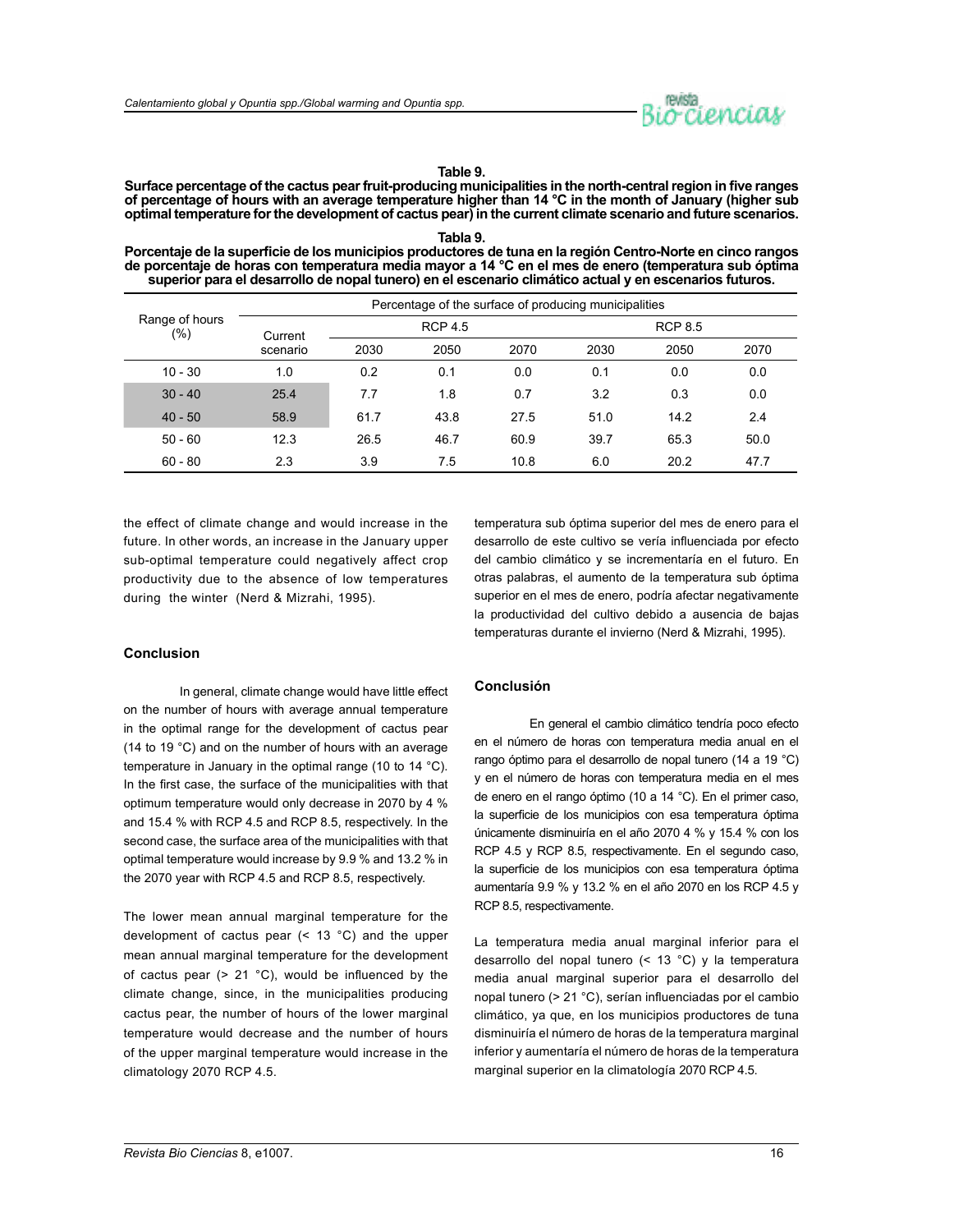

The average temperature of January sub-optimal inferior for the development of the cactus pear  $(< 10 °C)$ and the average temperature of January sub-optimal superior for the development of the cactus pear (> 14 °C), would be influenced by the climatic change, since, in the municipalities producers of cactus pear would diminish the number of hours of the sub-optimal inferior temperature and would increase the number of hours of the sub-optimal superior temperature in the climatology 2070 RCP 4.5.

La temperatura media del mes de enero sub óptima inferior para el desarrollo del nopal tunero (< 10 °C) y la temperatura media del mes de enero sub óptima superior para el desarrollo del nopal tunero (> 14 °C), serían influenciadas por el cambio climático, ya que, en los municipios productores de tuna disminuiría el número de horas de la temperatura sub óptima inferior y aumentaría el número de horas de la temperatura sub óptima superior en la climatología 2070 RCP 4.5.

### **Agradecimientos**

# **Acknowledgments**

This research was financed by the National Institute of Forestry, Agricultural and Livestock Research (INIFAP-México) through project No: 8403134459.

Esta investigación fue financiada por el Instituto Nacional de Investigaciones Forestales, Agrícolas y Pecuarias (INIFAP-México) al través del proyecto No. de Ref: 8403134459.

# **References**

- Ahmed, S. I., Rudra, R., Dickinson, T. *&* Ahmed, M. (2014). Trend and periodicity of temperature time series in Ontario. *American Journal of Climate Change*, 3: 272-288. http://dx.doi.org/10.4236/ajcc.2014.33026
- Cushman, J. C. *&* Bohnert, H. J. (1999). Crassulacean acid metabolism: molecular genetics. *Annual Review of Plant Physiology and plant Molecular Biology,* 50: 305-332. https://doi.org/10.1146/annurev.arplant.50.1.305
- Fritz, J. O., Vanderlip, R. L., Heiniger, R. W. *&* Abelhalim, A. Z. (1997). Simulating forage sorghum yields with SORKAM. *Agronomy Journal*, 89: 64-68. <https://doi.org/10.2134/agronj1997.00021962008900010010x>
- García-Moya, E., Romero Manzanares, A. *&* Nobel, P.S. (2010). Highlights for agave productivity. GCB Bioenergy, 3:4–14. <https://doi.org/10.1111/j.1757-1707.2010.01078.x>
- Granata, G., Faedda, R. *&* Ochoa, M. J. (2017). Diseases of cactus pear. In: Crop Ecology, Cultivation and Uses of Cactus Pear. Inglese, P., Mondragon, C., Nefzaoui, A. *and* Sáenz, C., eds. 115-123 pp. The Food and Agriculture Organization of the United Nations and the International Center for Agricultural Research Dry Areas. Roma, Italy. <http://www.fao.org/3/a-i7012e.pdf>
- Inglese, P. (1995). Orchard planting and management. In: Agro-ecology, Cultivation and Uses of Cactus Pear. Barbera, G., Inglese, P., and Pimienta Barrios, E., eds.78-71 pp. The Food and Agriculture Organization of the United Nations and the International Center for Agricultural Research Dry Areas. Roma, Italy.
- Inglese, P., Basile, F. *&* Schirra, M. (2002). Cactus pear fruit production. In: Cacti as a crop (P. S. Nobel Ed.). California University Press, 163-183.
- Inglese, P., Gugliuzza, G. *&* Liguori, G. (2009). Fruit production of cultivated cacti: a short overview on plant ecophysiology and C Budget *Acta Horticulturae,* 811: 77-86. https://doi.org/10.17660/ActaHortic.2009.811.6
- Inglese, P., Liguori, G. *&* de la Barrera, E. (2017). Ecophysiology and reproductive biology of cultivated cacti. In: Crop Ecology, Cultivation and Uses of Cactus Pear. Inglese, P., Mondragon, C., Nefzaoui, A. *&* Sáenz, C., eds. 29-41 pp. The Food and Agriculture Organization of the United Nations and the International Center for Agricultural Research in the Dry Areas, Rome, Italy.<http://www.fao.org/3/a-i7012e.pdf>
- IPCC [Intergovernmental Panel on Climate Change]. (2014). Climate Change 2014: Synthesis Report. Contribution of Working Groups I, II and III to the Fifth Assessment Report of the Intergovernmental Panel on Climate Change [Core Writing Team, R.K. Pachauri and L.A. Meyer (Eds.)]. Geneva, Switzerland, 151 pp. [https://www.ipcc.ch/](https://www.ipcc.ch/site/assets/uploads/2018/05/SYR_AR5_FINAL_full_wcover.pdf) [site/assets/uploads/2018/05/SYR\\_AR5\\_FINAL\\_full\\_wcover.pdf](https://www.ipcc.ch/site/assets/uploads/2018/05/SYR_AR5_FINAL_full_wcover.pdf)
- Kendall, M. G. (1975). Rank Correlation Methods. 4th Edition, Charles Griffin, London. [https://www.worldcat.org/title/rank](https://www.worldcat.org/title/rank-correlation-methods/oclc/3827024)[correlation-methods/oclc/3827024](https://www.worldcat.org/title/rank-correlation-methods/oclc/3827024)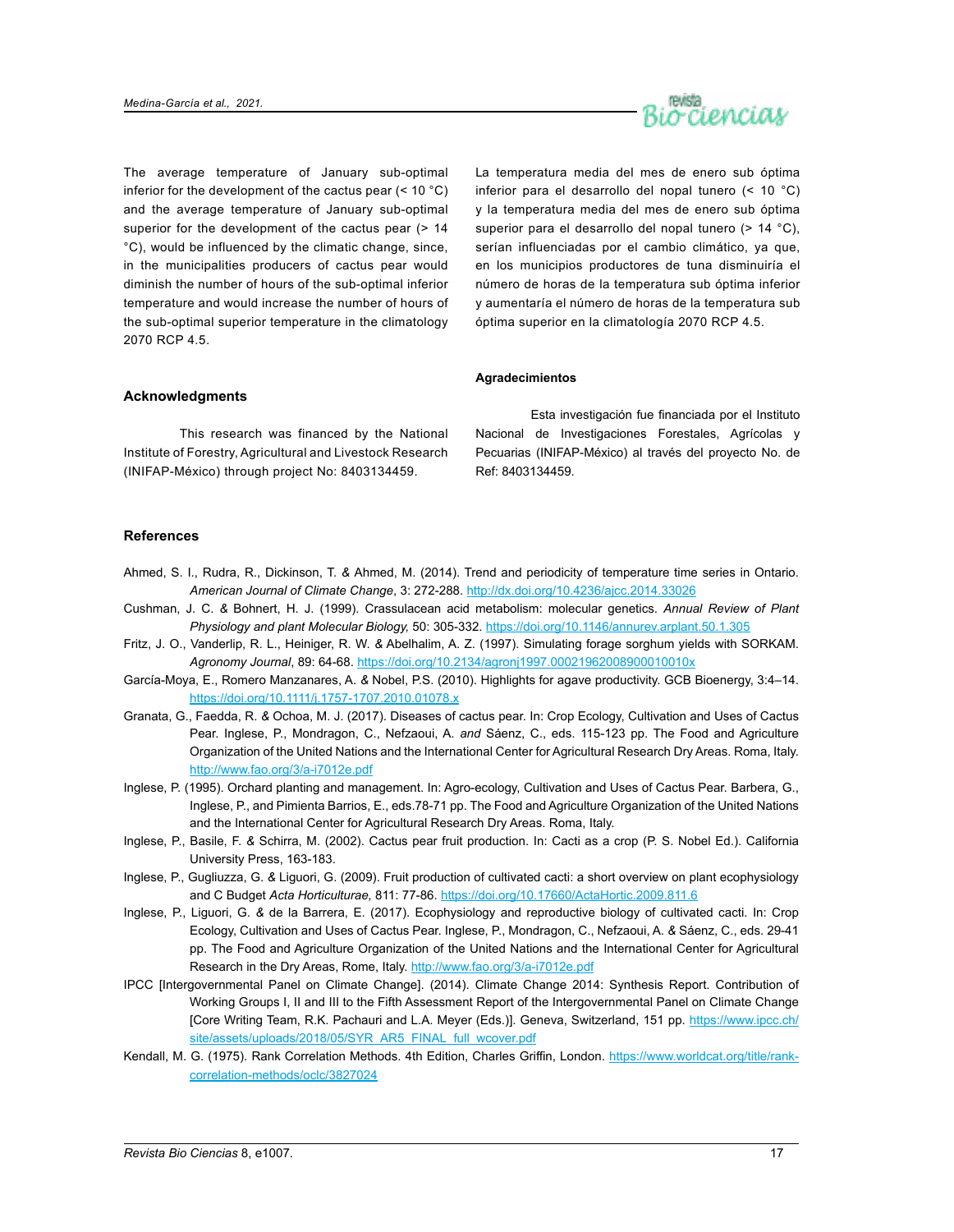

- Kumar, K., Singh, D. *&* Singh R. S. (2018). Cactus pear: Cultivation and Uses. CIAH/Tech./Pub. No73, pp 38 ICA R-Central Institute for Arid Horticulture, Bikaner, Rajasthan, India. https://www.researchgate.net/publication/330104598 [Cactus\\_Pear\\_Cultivation\\_and\\_uses](https://www.researchgate.net/publication/330104598_Cactus_Pear_Cultivation_and_uses)
- Liguori, G., Di Miceli, C., Gugliuzza, G. *&* Inglese, P. (2006). Physiological and technical aspects of cactus pear (*Opuntia ficus-indica* (L.) Mill.) double reflowering and out-of-season winter fruit cropping. Intranational Journal Fruit Science, 6(3): 23-34. [https://doi.org/10.1300/](https://doi.org/10.1300/J492v06n03_03) [J492v06n03\\_03](https://doi.org/10.1300/J492v06n03_03)
- Lobell, D. B. *&* Field, C. B. (2007). Global scale climate–crop yield relationships and the impacts of recent warming. *Environmental Research Letters,* 2:1-7.<https://iopscience.iop.org/article/10.1088/1748-9326/2/1/014002/meta>
- Lobell, D. B. *&* Gourdji, M.S. (2012). The influence of climate change on global crop productivity. *Plant Physiology*, 160: 1686–1697.<https://doi.org/10.1104/pp.112.208298>
- Mann, H. B. (1945). Non-parametric test against trend. *Econométrica*, 13: 245-259. http://dx.doi.org/10.2307/1907187
- Medina-García, G., Ruiz-Corral, J. A., Rodríguez-Moreno, V. M., Soria-Ruiz, J., Díaz-Padilla, G. *&* Zarazúa-Villaseñor, P. (2016). Efecto del cambio climático en el potencial productivo del frijol en México. *Revista Mexicana de Ciencias Agrícolas,* 13: 2465-2474. https://doi.org/10.29312/remexca.v0i13.461
- Medina-García, G., Grageda-Grageda, J, Ruiz-Corral, J, Casas-Flores, J, Rodríguez-Moreno, V. *&* de la Mora-Orozco, C. (2019a). Disminución de las horas frío como efecto del cambio climático en México. *Revista Mexicana de Ciencias Agrícolas,* 10: 1325-37. https://doi.org/10.29312/remexca.v10i6.1688
- Medina-García, G., Zegbe, J. A. *&* Casas, J. I. (2019b). Efecto del calentamiento global en el rango térmico de nopal tunero (Opuntia spp) en el Centro Norte de México. Memorias de la Semana Internacional de Agronomía FAZ-UJED. pp. 686-691.<http://faz.ujed.mx/siafaz/memorias/201931.pdf>
- Melo, T. M., Louzada, J. A. S. *&* Pedrollo, O. C. (2015). Trends in extreme indices and seasonal analysis of precipitation and temperature in the Northwest Region of Rio Grande do Sul, Brazil. *American Journal of Climate Change*, 4: 187-202. http://dx.doi.org/10.4236/ajcc.2015.43015
- Miró, J., Estrela, M. J., Pastor, F. *&* Millán, M. (2009). Análisis comparativo de tendencias en la precipitación, por distintos inputs, entre los dominios hidrológicos del Segura y del Júcar. *Investigaciones Geográficas,* 49: 129-157. [https://](https://dx.doi.org/10.14198/INGEO2009.49.07) [dx.doi.org/10.14198/INGEO2009.49.07](https://dx.doi.org/10.14198/INGEO2009.49.07)
- Nerd, A. *&* Mizrahi, Y. (1995). Effect of low winter temperatures on bud break in *Opuntia ficus-indica*. *Advances in Horticultural Science,* 9: 1–4.<https://www.jstor.org/stable/42883043?seq=1>
- Nobel, P. S. *&* Hartsock, T. L. (1984). Physiological responses of *Opuntia ficus*‐*indica* to growth temperature. *Physiologia Plantarum,* 60(1): 98-105. https://doi.org/10.1111/j.1399-3054.1984.tb04257.x
- Nobel, P. S. (1988). Environmental biology of agaves and cacti. Cambridge, NY, USA, Cambridge University Press. 270 pp.
- Nobel, P. S. (1991). Environmental productivity indices and productivity for *Opuntia ficus-indica* under current and elevated atmospheric CO2 levels. *Plant*, *Cell and Environment*, 14: 637-646. [https://doi.org/10.1111/j.1365-3040.1991.](https://doi.org/10.1111/j.1365-3040.1991.tb01536.x) [tb01536.x](https://doi.org/10.1111/j.1365-3040.1991.tb01536.x)
- Nobel, P. S. (1996). Responses of some North American CAM plants to freezing temperatures and doubled CO<sub>2</sub> concentrations: Implications of global climate change for extending cultivation. *Journal of Arid Environments,*  34: 187–196. <https://doi.org/10.1006/jare.1996.0100>
- Nobel, P. S. *&* Bobich, E. G. (2002). Environmental biology. In: Cacti: Biology and uses. Nobel, P. S., ed. 57-74 pp. Berkeley, CA, USA, University of California Press.
- Nobel, P. S. (2002). Cactus physiological ecology, emphasizing gas exchange of *Platyopuntia* fruit. *Acta Horticulturae*, 581: 143-150. https://doi.org/10.17660/ActaHortic.2002.581.12
- Pimienta-Barrios, E. (1990). El nopal tunero. México, Universidad de Guadalajara.
- Pimienta-Barrios, E. *&* del Castillo, R. F. (2002). Environmental biology. In: Cacti: Biology and uses. Nobel, P. S., ed. 75-90 pp. Berkeley, CA, USA, University of California Press.
- Potgieter, J. *&* D'Aquino, S. (2017). Fruit production and post-harvest management. In:. In: Crop Ecology, Cultivation and Uses of Cactus Pear. Inglese, P., Mondragon, C., Nefzaoui, A. *&* Sáenz, C., eds. 51-71 pp. The Food and Agriculture Organization of the United Nations and the International Center for Agricultural Research in the Dry Areas, Rome, Italy. <http://www.fao.org/3/a-i7012e.pdf>